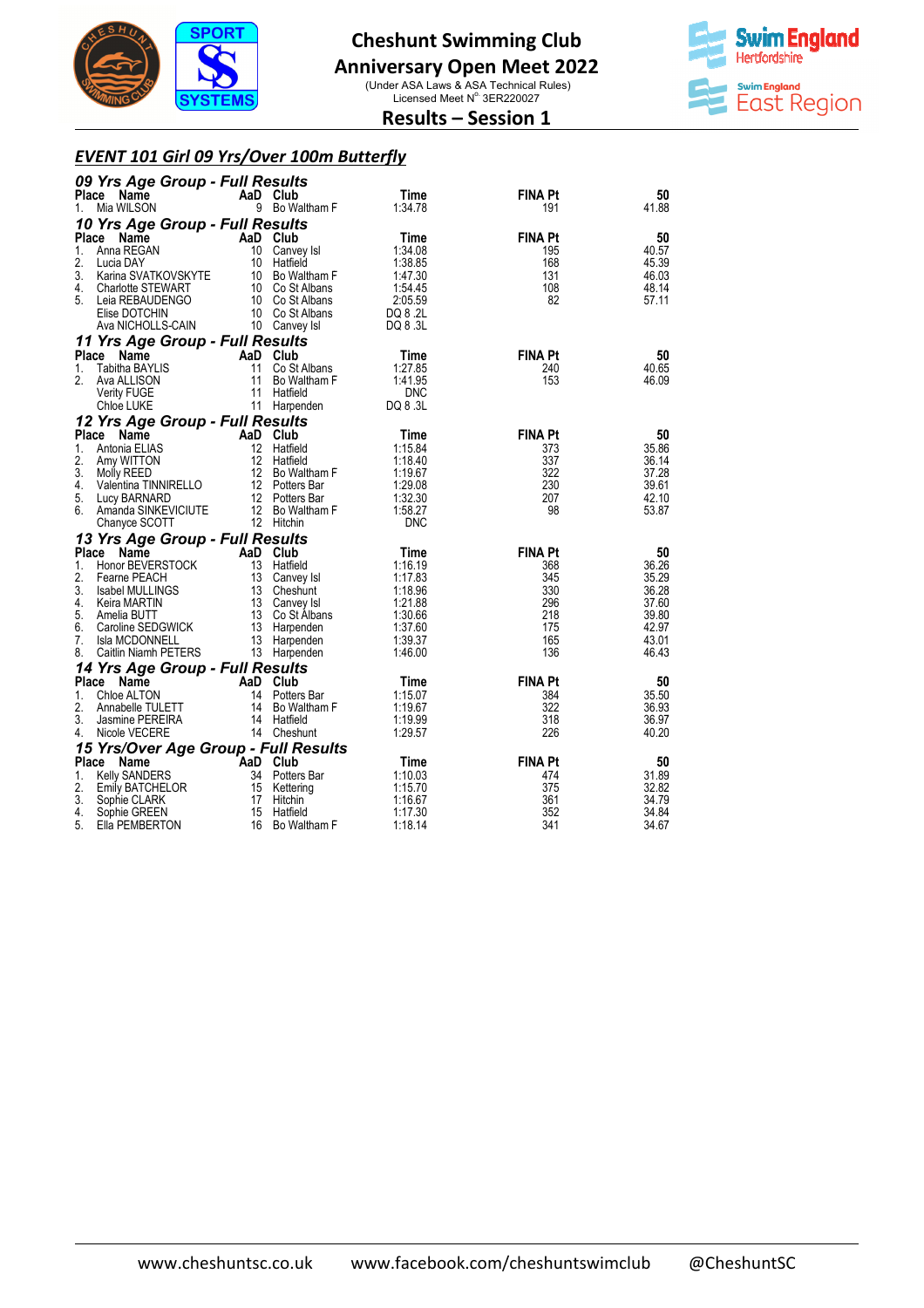

## **Anniversary Open Meet 2022**

(Under ASA Laws & ASA Technical Rules)<br>Licensed Meet N° 3ER220027 **Results – Session 1** 



#### *EVENT 102 Boy 09 Yrs/Over 100m Butterfly*

|                                                  | 10 Yrs Age Group - Full Results<br>Place<br>Name                                                                                             |                                               | AaD Club                                                                                               | Time                                                                                 | <b>FINA Pt</b>                                           | 50                                                       |
|--------------------------------------------------|----------------------------------------------------------------------------------------------------------------------------------------------|-----------------------------------------------|--------------------------------------------------------------------------------------------------------|--------------------------------------------------------------------------------------|----------------------------------------------------------|----------------------------------------------------------|
|                                                  | Aaron RAWNSLEY                                                                                                                               |                                               | 10 Harpenden                                                                                           | DQ 8 .2L                                                                             |                                                          |                                                          |
| 1.<br>2.                                         | 11 Yrs Age Group - Full Results<br>Place Name<br>Thomas JOHNSON<br>Samuel BRAND<br>Miles MCNIFF                                              | AaD<br>11<br>11<br>11                         | Club<br>Hatfield<br>Ware<br>Hatfield                                                                   | Time<br>1:32.11<br>1:59.66<br><b>DNC</b>                                             | <b>FINA Pt</b><br>139<br>63                              | 50<br>41.28<br>49.54                                     |
|                                                  | 12 Yrs Age Group - Full Results                                                                                                              |                                               |                                                                                                        |                                                                                      |                                                          |                                                          |
| 1.<br>2.<br>3.                                   | Place Name<br>Ashton BLAKE<br>Fraser MACDONALD<br><b>Rufus KELLIE</b><br><b>Riley GUNN</b><br>Mikhail ZHARINOV                               | 12<br>12                                      | AaD Club<br>Canvey Isl<br>12 Hatfield<br>12 Hatfield<br>12 Canvey Isl<br>Hitchin                       | Time<br>1:10.74<br>1:18.86<br>1:26.14<br>DQ 8 .2L<br>DQ 8 .2L                        | <b>FINA Pt</b><br>308<br>222<br>170                      | 50<br>33.09<br>37.13<br>38.31                            |
|                                                  | 13 Yrs Age Group - Full Results                                                                                                              |                                               |                                                                                                        |                                                                                      |                                                          |                                                          |
| 1.<br>2.<br>3.<br>4.                             | Place Name<br><b>Billy CYL</b><br>Maxim LUTSENKO<br>Louis HOCHENBERG<br><b>Krish PATEL</b>                                                   | AaD Club<br>13                                | Ware<br>13 Co St Albans<br>13 Potters Bar<br>13 Bo Waltham F                                           | Time<br>1:11.49<br>1:16.74<br>1:32.63<br>1:46.45                                     | <b>FINA Pt</b><br>298<br>241<br>137<br>90                | 50<br>32.11<br>34.57<br>41.99<br>45.35                   |
|                                                  | 14 Yrs Age Group - Full Results                                                                                                              |                                               |                                                                                                        |                                                                                      |                                                          |                                                          |
| <b>Place</b><br>1.<br>2.<br>3.<br>4.<br>5.<br>6. | Name<br>Archie RANN<br>Daniel DOYLE<br>Daniel WILLIAMS<br>Alexander MENSHUTKIN<br>R HIOTIS- SKLAVENITIS<br>Zhuoer CHEN<br><b>Toby MARTIN</b> | AaD<br>14<br>14<br>14                         | Club<br>Ware<br>Kettering<br>14 Hatfield<br>14 Kettering<br>14 Hatfield<br>14 Potters Bar<br>Harpenden | Time<br>1:04.07<br>1:05.76<br>1:07.12<br>1:07.25<br>1:15.45<br>1:24.27<br><b>DNC</b> | <b>FINA Pt</b><br>414<br>383<br>360<br>358<br>253<br>182 | 50<br>30.68<br>31.53<br>30.99<br>30.77<br>34.79<br>36.36 |
|                                                  | 15 Yrs/Over Age Group - Full Results                                                                                                         |                                               |                                                                                                        |                                                                                      |                                                          |                                                          |
| <b>Place</b><br>1.<br>2.<br>3.<br>4.             | Name<br>Thomas CHITTOCK<br>Nicholas SINCLAIR<br>Ethan LETASI<br><b>Mark EVENS</b>                                                            | AaD Club <sup>-</sup><br>15<br>18<br>15<br>25 | Bo Waltham F<br>Ware<br>Harpenden<br>Hitchin                                                           | Time<br>1:04.11<br>1:05.65<br>1:11.79<br>1:18.85                                     | <b>FINA Pt</b><br>413<br>385<br>294<br>222               | 50<br>29.95<br>30.81<br>33.46<br>37.36                   |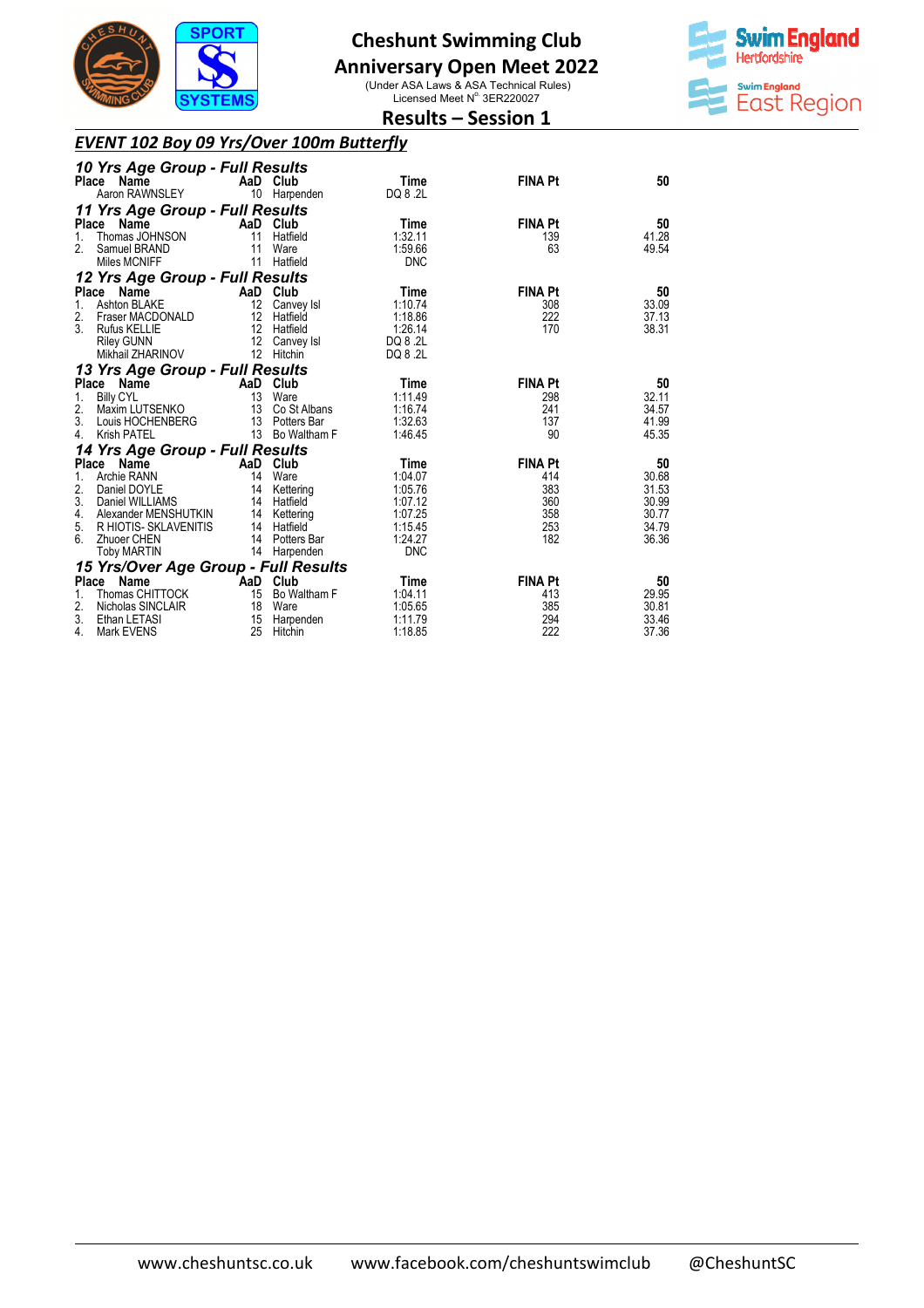



**Results – Session 1** 

#### *EVENT 103 Girl 09 Yrs/Over 50m Freestyle*

| <b>90 Yrs Age Group - Full Results</b> Times III The Salts<br>Place Mamne Coup - Full Results of the Salts of the Salts of the Salts of the Salts of the Salts of the Salts of the Salts of the Salts of the Salts of the Salts of th |          |                             |                |                       |
|---------------------------------------------------------------------------------------------------------------------------------------------------------------------------------------------------------------------------------------|----------|-----------------------------|----------------|-----------------------|
|                                                                                                                                                                                                                                       |          |                             |                |                       |
|                                                                                                                                                                                                                                       |          |                             |                |                       |
|                                                                                                                                                                                                                                       |          |                             |                |                       |
|                                                                                                                                                                                                                                       |          |                             |                |                       |
|                                                                                                                                                                                                                                       |          |                             |                |                       |
|                                                                                                                                                                                                                                       |          |                             |                |                       |
|                                                                                                                                                                                                                                       |          |                             |                |                       |
|                                                                                                                                                                                                                                       |          |                             |                |                       |
|                                                                                                                                                                                                                                       |          |                             |                |                       |
|                                                                                                                                                                                                                                       |          |                             |                |                       |
|                                                                                                                                                                                                                                       |          |                             |                |                       |
|                                                                                                                                                                                                                                       |          |                             |                |                       |
|                                                                                                                                                                                                                                       |          |                             |                |                       |
|                                                                                                                                                                                                                                       |          |                             |                |                       |
|                                                                                                                                                                                                                                       |          |                             |                |                       |
|                                                                                                                                                                                                                                       |          |                             |                |                       |
|                                                                                                                                                                                                                                       |          |                             |                |                       |
|                                                                                                                                                                                                                                       |          |                             |                |                       |
|                                                                                                                                                                                                                                       |          |                             |                |                       |
|                                                                                                                                                                                                                                       |          |                             |                |                       |
|                                                                                                                                                                                                                                       |          |                             |                |                       |
|                                                                                                                                                                                                                                       |          |                             |                |                       |
|                                                                                                                                                                                                                                       |          |                             |                |                       |
|                                                                                                                                                                                                                                       |          |                             |                |                       |
|                                                                                                                                                                                                                                       |          |                             |                |                       |
|                                                                                                                                                                                                                                       |          |                             |                |                       |
|                                                                                                                                                                                                                                       |          |                             |                |                       |
|                                                                                                                                                                                                                                       |          |                             |                |                       |
|                                                                                                                                                                                                                                       |          |                             |                |                       |
|                                                                                                                                                                                                                                       |          |                             |                |                       |
|                                                                                                                                                                                                                                       |          |                             |                |                       |
|                                                                                                                                                                                                                                       |          |                             |                |                       |
|                                                                                                                                                                                                                                       |          |                             |                |                       |
|                                                                                                                                                                                                                                       |          |                             |                |                       |
|                                                                                                                                                                                                                                       |          |                             |                |                       |
|                                                                                                                                                                                                                                       |          |                             |                |                       |
|                                                                                                                                                                                                                                       |          |                             |                |                       |
|                                                                                                                                                                                                                                       |          |                             |                |                       |
|                                                                                                                                                                                                                                       |          |                             |                |                       |
|                                                                                                                                                                                                                                       |          |                             |                |                       |
|                                                                                                                                                                                                                                       |          |                             |                |                       |
|                                                                                                                                                                                                                                       |          |                             |                |                       |
|                                                                                                                                                                                                                                       |          |                             |                |                       |
|                                                                                                                                                                                                                                       |          |                             |                |                       |
| 19. Isabella SMITH                                                                                                                                                                                                                    | 11       | Hatfield                    | 37.46          | 229                   |
| 20. Faye LEGGETT                                                                                                                                                                                                                      | 11       | Ware                        | 37.86          | 222                   |
| 21. Liliana SMITH<br>22. Emily HOOPER                                                                                                                                                                                                 | 11<br>11 | Potters Bar<br>Co St Albans | 38.21<br>39.11 | 216<br>201            |
| 23. Isabella SIMPSON                                                                                                                                                                                                                  | 11       | Canvey Isl                  | 39.21          | 199                   |
| 24. Isla FILAYSON                                                                                                                                                                                                                     | 11       | Hitchin                     | 39.67          | 193                   |
| 25. Kyra KAY                                                                                                                                                                                                                          | 11       | Hitchin                     | 39.86          | 190                   |
| 26.   GRACE MCGREAL<br>27. Sophia BUTT                                                                                                                                                                                                | 11<br>11 | Cheshunt<br>Co St Albans    | 40.06<br>40.53 | 187<br>181            |
| 28. Adrienne WOOD                                                                                                                                                                                                                     | 11       | Hatfield                    | 40.95          | 175                   |
| 29. TMARINESCU-GAIU                                                                                                                                                                                                                   | 11       | Bo Waltham F                | 41.37          | 170                   |
| 30. Isabella HOWARD                                                                                                                                                                                                                   | 11       | Ware                        | 41.80          | 165                   |
| 31. Sophie SMITH<br>32. Caitlin FLANNERY                                                                                                                                                                                              | 11<br>11 | Hitchin<br>Hatfield         | 42.35<br>42.68 | 158<br>155            |
| 33. Hannah LUCUK                                                                                                                                                                                                                      | 11       | Harpenden                   | 43.68          | 144                   |
| 34. Lois GODDARD                                                                                                                                                                                                                      |          | 11 Cheshunt                 | 44.65          | 135                   |
| 35. Mishka SHANKER                                                                                                                                                                                                                    | 11       | Potters Bar                 | 45.29          | 129                   |
| 36.   Alice REDHEAD                                                                                                                                                                                                                   | 11<br>11 | Ware                        | 45.80          | 125<br>111            |
| 37.   Chloe MONAGHAN<br>38. Chloe LUKE                                                                                                                                                                                                | 11       | Hitchin<br>Harpenden        | 47.66<br>48.08 | 108                   |
| 39. Heidi SWAN                                                                                                                                                                                                                        | 11       | Hitchin                     | 56.47          | 66                    |
| Amelie STREET                                                                                                                                                                                                                         |          | 11 Ware                     | DQ 4 .4L       |                       |
| 12 Yrs Age Group - Full Results                                                                                                                                                                                                       |          |                             |                |                       |
| Place<br>Name<br>1. Antonia ELIAS                                                                                                                                                                                                     | AaD Club | 12 Hatfield                 | Time<br>31.38  | <b>FINA Pt</b><br>390 |
| 2. Amy WITTON                                                                                                                                                                                                                         |          | 12 Hatfield                 | 32.59          | 348                   |
| 3. Chiara LLOYD                                                                                                                                                                                                                       |          | 12 Hatfield                 | 33.19          | 329                   |
| 4. Molly REED                                                                                                                                                                                                                         |          | 12 Bo Waltham F             | 33.33          | 325                   |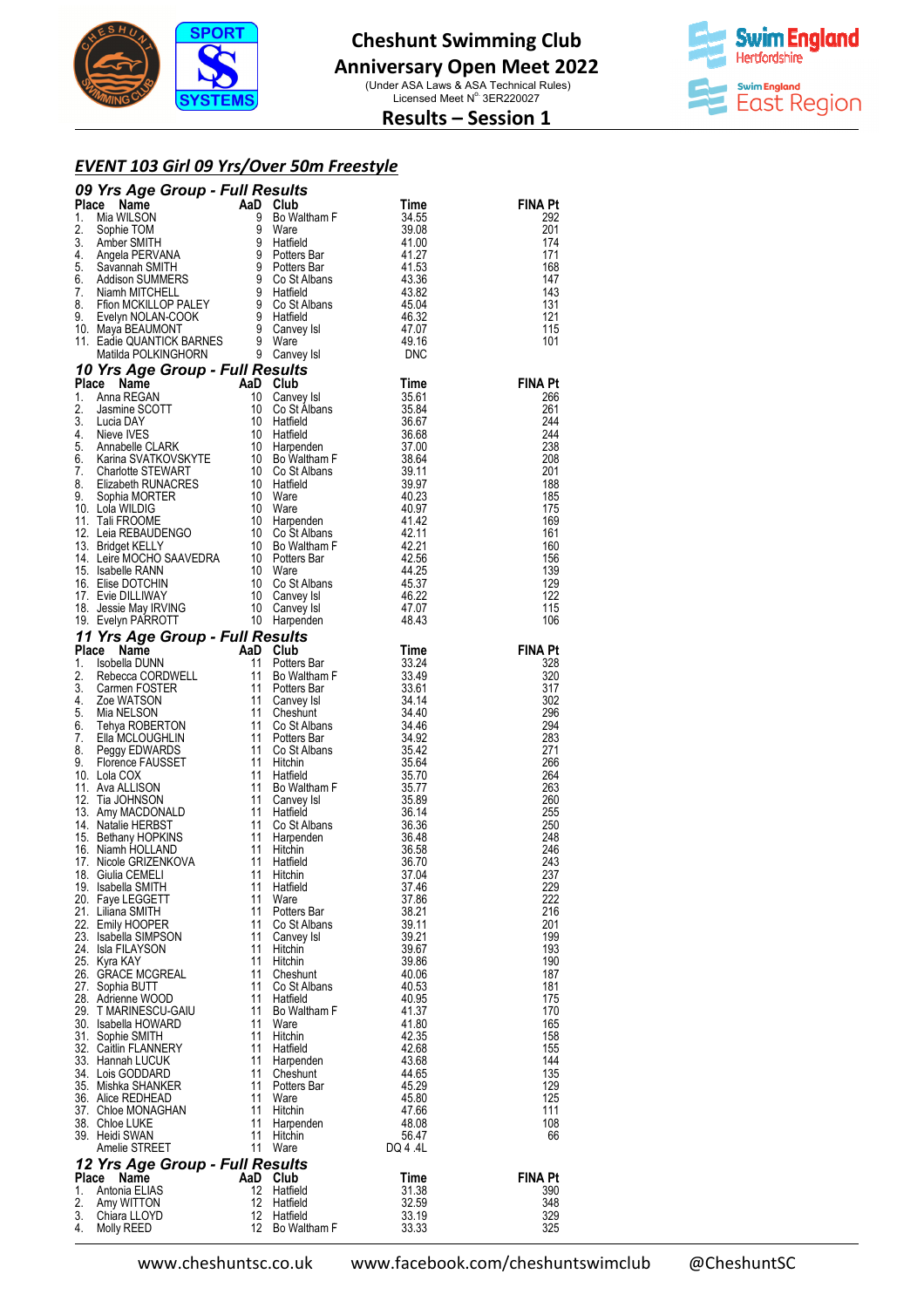

# **Anniversary Open Meet 2022**



|    | <b>Result</b><br>4. Maya ROBU<br>6. Man Sum SO<br>7. Amelia HOGGETT<br>7. Amelia HOGGETT<br>8. Cassandra PEREIRA<br>8. Cassandra TINNIRELLO<br>9. Valentina TINNIRELLO<br>9. Valentina TINNIRELLO<br>9. Valentina TINNIRELLO<br>12 Potters Bar<br>13.394<br>     |                 |                           | <b>Results - Session 1</b> |
|----|------------------------------------------------------------------------------------------------------------------------------------------------------------------------------------------------------------------------------------------------------------------|-----------------|---------------------------|----------------------------|
|    |                                                                                                                                                                                                                                                                  |                 |                           | 325                        |
|    |                                                                                                                                                                                                                                                                  |                 |                           | 321<br>313                 |
|    |                                                                                                                                                                                                                                                                  |                 |                           | 308                        |
|    |                                                                                                                                                                                                                                                                  |                 |                           | 308                        |
|    |                                                                                                                                                                                                                                                                  |                 |                           | 307<br>305                 |
|    |                                                                                                                                                                                                                                                                  |                 |                           | 298                        |
|    |                                                                                                                                                                                                                                                                  |                 |                           | 292                        |
|    |                                                                                                                                                                                                                                                                  |                 |                           | 281<br>271                 |
|    |                                                                                                                                                                                                                                                                  |                 |                           | 262                        |
|    |                                                                                                                                                                                                                                                                  |                 |                           | 252                        |
|    |                                                                                                                                                                                                                                                                  |                 |                           | 247<br>232                 |
|    |                                                                                                                                                                                                                                                                  |                 |                           | 135                        |
|    |                                                                                                                                                                                                                                                                  |                 |                           | 125                        |
|    |                                                                                                                                                                                                                                                                  |                 |                           | 120<br>116                 |
|    | 22. Amenda SINKEVICIUITE<br><b>23.</b> Radha MISTRY-PATEL 12 Bo Waltham F<br><b>46.48</b><br><b>13. Yrs Age Group - Full Results</b><br><b>11.</b> Honor BEVERSTOCK and Club<br>1. Honor BEVERSTOCK 13 Hatfield Time<br>1. Honor BEVERSTOCK 13 Boltaltham F<br>1 |                 |                           |                            |
|    |                                                                                                                                                                                                                                                                  |                 |                           | <b>FINA Pt</b>             |
|    |                                                                                                                                                                                                                                                                  |                 |                           | 468<br>443                 |
|    |                                                                                                                                                                                                                                                                  |                 |                           | 435                        |
|    |                                                                                                                                                                                                                                                                  |                 |                           | 412                        |
|    |                                                                                                                                                                                                                                                                  |                 |                           | 380<br>353                 |
|    |                                                                                                                                                                                                                                                                  |                 |                           | 349                        |
|    |                                                                                                                                                                                                                                                                  |                 |                           | 347                        |
|    |                                                                                                                                                                                                                                                                  |                 |                           | 335<br>324                 |
|    |                                                                                                                                                                                                                                                                  |                 |                           | 323                        |
|    |                                                                                                                                                                                                                                                                  |                 |                           | 316                        |
|    |                                                                                                                                                                                                                                                                  |                 |                           | 315<br>310                 |
|    |                                                                                                                                                                                                                                                                  |                 |                           | 305                        |
|    |                                                                                                                                                                                                                                                                  |                 |                           | 297                        |
|    |                                                                                                                                                                                                                                                                  |                 |                           | 270<br>265                 |
|    |                                                                                                                                                                                                                                                                  |                 |                           | 254                        |
|    |                                                                                                                                                                                                                                                                  |                 |                           | 235                        |
|    |                                                                                                                                                                                                                                                                  |                 |                           | 224<br>223                 |
|    |                                                                                                                                                                                                                                                                  |                 |                           | 203                        |
|    |                                                                                                                                                                                                                                                                  |                 |                           | 159                        |
|    |                                                                                                                                                                                                                                                                  |                 |                           | 127                        |
|    |                                                                                                                                                                                                                                                                  |                 |                           |                            |
|    |                                                                                                                                                                                                                                                                  |                 |                           | <b>FINA Pt</b>             |
|    |                                                                                                                                                                                                                                                                  |                 |                           | 520                        |
|    |                                                                                                                                                                                                                                                                  |                 |                           | 393<br>387                 |
|    |                                                                                                                                                                                                                                                                  |                 |                           | 370                        |
|    |                                                                                                                                                                                                                                                                  |                 | 31.93                     | 370                        |
|    |                                                                                                                                                                                                                                                                  |                 | 32.23<br>32.30            | 360<br>357                 |
|    |                                                                                                                                                                                                                                                                  |                 | 32.78                     | 342                        |
|    |                                                                                                                                                                                                                                                                  |                 | 33.28<br>33.46            | 327<br>321                 |
|    |                                                                                                                                                                                                                                                                  |                 | 33.83                     | 311                        |
|    |                                                                                                                                                                                                                                                                  |                 | 34.04                     | 305                        |
|    |                                                                                                                                                                                                                                                                  |                 | 34.17<br>34.78            | 302<br>286                 |
|    |                                                                                                                                                                                                                                                                  |                 | 34.95                     | 282                        |
|    |                                                                                                                                                                                                                                                                  |                 | 35.97                     | 259                        |
|    |                                                                                                                                                                                                                                                                  |                 | 36.70                     | 243<br>225                 |
|    | 4. Tiana RASTI<br>5. Annabelle TULETT 14 Bo Waltham F<br>6. Chloe ALTON 14 Potters Bar<br>7. Jasmine PEREIRA 14 Hatfield<br>8. Rose FAUSSET 14 Hitchin<br>9. Molly BARTUP<br>10. Grace SOFOKLEOUS-AMES 14 Cheshunt<br>11. India ROBINSON 14<br>19. Emily IGOE    | 14 Hitchin      | $37.65$<br>$38.05$<br>DNC | 218                        |
|    | Leila ODARO-BURNETT 14 Hatfield                                                                                                                                                                                                                                  |                 |                           |                            |
|    | 15 Yrs/Over Age Group - Full Results<br>Place Name Aan Club                                                                                                                                                                                                      |                 |                           |                            |
| 1. | <b>Place Name AaD Club</b><br>1 Eva MURRAY 15 Bo Wa<br>Eva MURRAY                                                                                                                                                                                                | 15 Bo Waltham F | Time<br>27.48             | <b>FINA Pt</b><br>580      |
|    |                                                                                                                                                                                                                                                                  |                 |                           | 494                        |
|    |                                                                                                                                                                                                                                                                  |                 |                           | 479                        |
|    |                                                                                                                                                                                                                                                                  |                 |                           | 464<br>446                 |
|    |                                                                                                                                                                                                                                                                  |                 |                           | 441                        |
|    |                                                                                                                                                                                                                                                                  |                 |                           | 421                        |
|    |                                                                                                                                                                                                                                                                  |                 |                           | 419<br>409                 |
|    |                                                                                                                                                                                                                                                                  |                 |                           | 405                        |
|    |                                                                                                                                                                                                                                                                  |                 |                           | 390                        |
|    |                                                                                                                                                                                                                                                                  |                 |                           | 363<br>355                 |
|    |                                                                                                                                                                                                                                                                  |                 |                           | 353                        |
|    | 1. Eva MURRAY 15 Bo Waltham F 27.48<br>2. Lucy KING 18 Hitchin 28.99<br>4. Kelly SANDERS 16 Hitchin 28.99<br>4. Kelly SANDERS 34 Potters Bar 29.50<br>5. Emily BATCHELOR 15 Kettering 29.99<br>6. Ella PEMBERTON 16 Bo Waltham F 30.11<br>                       |                 |                           | 300                        |
|    |                                                                                                                                                                                                                                                                  |                 |                           |                            |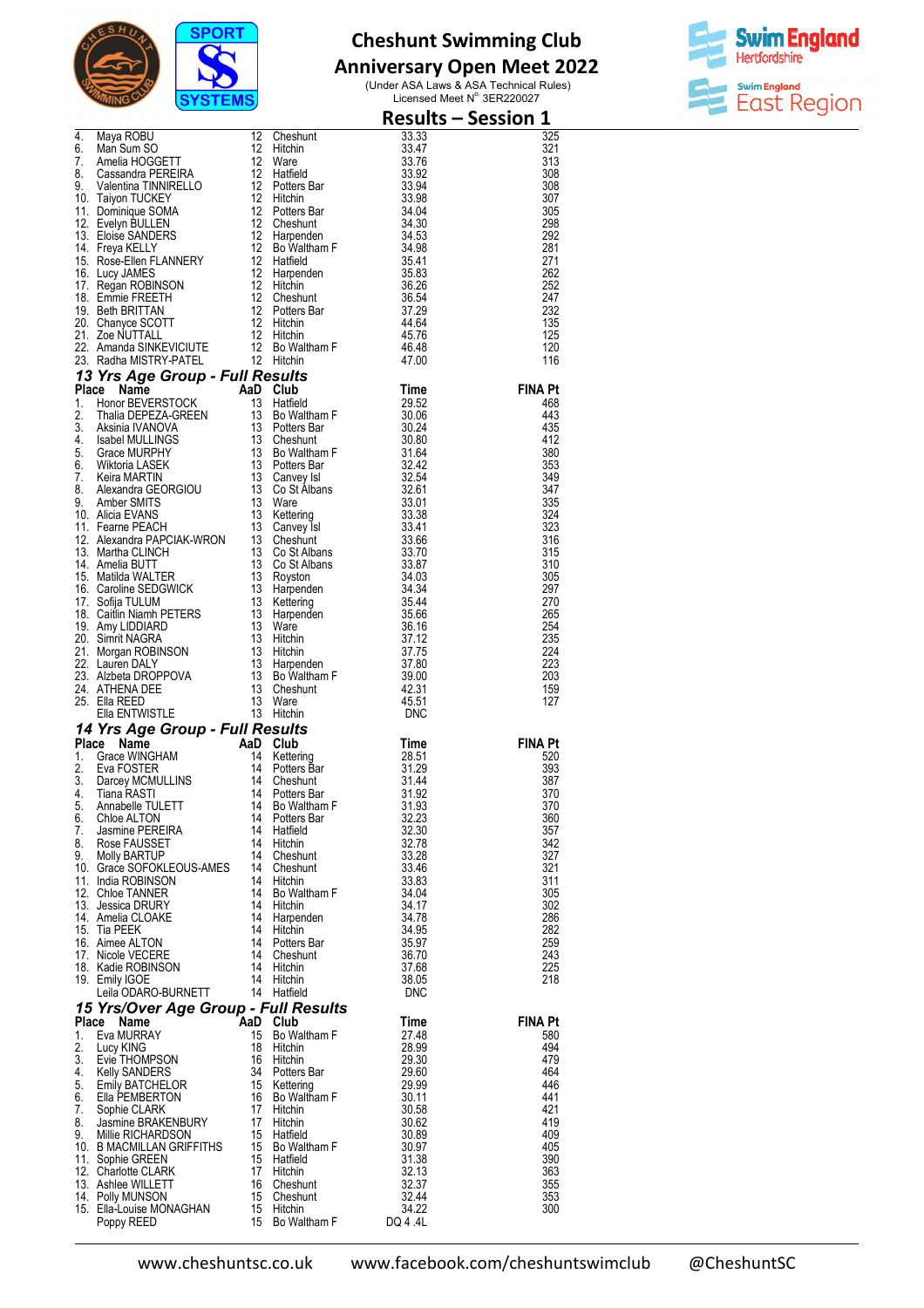

## **Anniversary Open Meet 2022**

(Under ASA Laws & ASA Technical Rules)<br>Licensed Meet N° 3ER220027



### **Results – Session 1**

| <b>Open Age Group - Full Results.</b><br>1. Eva MIRRAY<br>1. Eva MIRRAY<br>1. Eva MIRRAY<br>1. Eva MIRRAY<br>1. Eva MIRRAY<br>1. Eva MIRRAY<br>1. Eva MIRRAY<br>1. Eva MIRRAY<br>1. Eva MIRRAY<br>1. Eva MIRRAY<br>1. Eva MIRRAY<br>1. Eva MIRRAY<br>1. Eva M |          |                               |                |                       |  |  |  |
|---------------------------------------------------------------------------------------------------------------------------------------------------------------------------------------------------------------------------------------------------------------|----------|-------------------------------|----------------|-----------------------|--|--|--|
|                                                                                                                                                                                                                                                               |          |                               |                | <b>FINA Pt</b><br>580 |  |  |  |
|                                                                                                                                                                                                                                                               |          |                               |                | 520                   |  |  |  |
|                                                                                                                                                                                                                                                               |          |                               |                | 494                   |  |  |  |
|                                                                                                                                                                                                                                                               |          |                               |                | 479<br>468            |  |  |  |
|                                                                                                                                                                                                                                                               |          |                               |                | 464                   |  |  |  |
|                                                                                                                                                                                                                                                               |          |                               |                | 446                   |  |  |  |
|                                                                                                                                                                                                                                                               |          |                               |                | 443<br>441            |  |  |  |
|                                                                                                                                                                                                                                                               |          |                               |                | 435                   |  |  |  |
|                                                                                                                                                                                                                                                               |          |                               |                | 421                   |  |  |  |
|                                                                                                                                                                                                                                                               |          |                               |                | 419<br>412            |  |  |  |
|                                                                                                                                                                                                                                                               |          |                               |                | 409                   |  |  |  |
|                                                                                                                                                                                                                                                               |          |                               |                | 405                   |  |  |  |
|                                                                                                                                                                                                                                                               |          |                               |                | 393<br>390            |  |  |  |
|                                                                                                                                                                                                                                                               |          |                               |                | 390                   |  |  |  |
|                                                                                                                                                                                                                                                               |          |                               |                | 387<br>380            |  |  |  |
|                                                                                                                                                                                                                                                               |          |                               |                | 370                   |  |  |  |
|                                                                                                                                                                                                                                                               |          |                               |                | 370                   |  |  |  |
|                                                                                                                                                                                                                                                               |          |                               |                | 363<br>360            |  |  |  |
|                                                                                                                                                                                                                                                               |          |                               |                | 357                   |  |  |  |
|                                                                                                                                                                                                                                                               |          |                               |                | 355                   |  |  |  |
|                                                                                                                                                                                                                                                               |          |                               |                | 353<br>353            |  |  |  |
|                                                                                                                                                                                                                                                               |          |                               |                | 349                   |  |  |  |
|                                                                                                                                                                                                                                                               |          |                               |                | 348                   |  |  |  |
|                                                                                                                                                                                                                                                               |          |                               |                | 347<br>342            |  |  |  |
|                                                                                                                                                                                                                                                               |          |                               |                | 335                   |  |  |  |
|                                                                                                                                                                                                                                                               |          |                               |                | 329<br>328            |  |  |  |
|                                                                                                                                                                                                                                                               |          |                               |                | 327                   |  |  |  |
|                                                                                                                                                                                                                                                               |          |                               |                | 325                   |  |  |  |
|                                                                                                                                                                                                                                                               |          |                               |                | 325<br>324            |  |  |  |
|                                                                                                                                                                                                                                                               |          |                               |                | 323                   |  |  |  |
|                                                                                                                                                                                                                                                               |          |                               |                | 321                   |  |  |  |
|                                                                                                                                                                                                                                                               |          |                               |                | 321<br>320            |  |  |  |
|                                                                                                                                                                                                                                                               |          |                               |                | 317                   |  |  |  |
|                                                                                                                                                                                                                                                               |          |                               |                | 316<br>315            |  |  |  |
|                                                                                                                                                                                                                                                               |          |                               |                | 313                   |  |  |  |
|                                                                                                                                                                                                                                                               |          |                               |                | 311                   |  |  |  |
|                                                                                                                                                                                                                                                               |          |                               |                | 310<br>308            |  |  |  |
|                                                                                                                                                                                                                                                               |          |                               |                | 308                   |  |  |  |
|                                                                                                                                                                                                                                                               |          |                               |                | 307<br>305            |  |  |  |
|                                                                                                                                                                                                                                                               |          |                               |                | 305                   |  |  |  |
| 54. Chloe TANNER                                                                                                                                                                                                                                              |          | 14 Bo Waltham F               | 34.04          | 305                   |  |  |  |
| 56. Zoe WATSON<br>57. Jessica DRURY                                                                                                                                                                                                                           | 11<br>14 | Canvey Isl<br>Hitchin         | 34.14<br>34.17 | 302<br>302            |  |  |  |
| 58. Ella-Louise MONAGHAN                                                                                                                                                                                                                                      | 15       | Hitchin                       | 34.22          | 300                   |  |  |  |
| 59. Evelyn BULLEN<br>60. Caroline SEDGWICK                                                                                                                                                                                                                    |          | 12 Cheshunt<br>13 Harpenden   | 34.30<br>34.34 | 298<br>297            |  |  |  |
| 61. Mia NELSON                                                                                                                                                                                                                                                | 11       | Cheshunt                      | 34.40          | 296                   |  |  |  |
| 62. Tehya ROBERTON                                                                                                                                                                                                                                            | 11       | Co St Albans                  | 34.46          | 294                   |  |  |  |
| 63. Eloise SANDERS<br>64. Mia WILSON                                                                                                                                                                                                                          | 9        | 12 Harpenden<br>Bo Waltham F  | 34.53<br>34.55 | 292<br>292            |  |  |  |
| 65. Amelia CLOAKE                                                                                                                                                                                                                                             | 14       | Harpenden                     | 34.78          | 286                   |  |  |  |
| 66. Ella MCLOUGHLIN                                                                                                                                                                                                                                           | 11       | Potters Bar                   | 34.92          | 283                   |  |  |  |
| 67. Tia PEEK<br>68. Freya KELLY                                                                                                                                                                                                                               | 14       | Hitchin<br>12 Bo Waltham F    | 34.95<br>34.98 | 282<br>281            |  |  |  |
| 69. Rose-Ellen FLANNERY                                                                                                                                                                                                                                       |          | 12 Hatfield                   | 35.41          | 271                   |  |  |  |
| 70. Peggy EDWARDS<br>71. Sofija TULUM                                                                                                                                                                                                                         | 11       | Co St Albans<br>13 Kettering  | 35.42<br>35.44 | 271<br>270            |  |  |  |
| 72. Anna REGAN                                                                                                                                                                                                                                                | 10       | Canvey Isl                    | 35.61          | 266                   |  |  |  |
| 73. Florence FAUSSET                                                                                                                                                                                                                                          | 11       | Hitchin                       | 35.64          | 266                   |  |  |  |
| 74. Caitlin Niamh PETERS<br>75. Lola COX                                                                                                                                                                                                                      | 13<br>11 | Harpenden<br>Hatfield         | 35.66<br>35.70 | 265<br>264            |  |  |  |
| 76. Ava ALLISON                                                                                                                                                                                                                                               | 11       | Bo Waltham F                  | 35.77          | 263                   |  |  |  |
| 77. Lucy JAMES                                                                                                                                                                                                                                                |          | 12 Harpenden                  | 35.83          | 262                   |  |  |  |
| 78. Jasmine SCOTT<br>79. Tia JOHNSON                                                                                                                                                                                                                          | 11       | 10 Co St Albans<br>Canvey Isl | 35.84<br>35.89 | 261<br>260            |  |  |  |
| 80. Aimee ALTON                                                                                                                                                                                                                                               |          | 14 Potters Bar                | 35.97          | 259                   |  |  |  |
| 81. Amy MACDONALD<br>82. Amy LIDDIARD                                                                                                                                                                                                                         | 11<br>13 | Hatfield<br>Ware              | 36.14<br>36.16 | 255<br>254            |  |  |  |
| 83. Regan ROBINSON                                                                                                                                                                                                                                            | 12       | Hitchin                       | 36.26          | 252                   |  |  |  |
| 84. Natalie HERBST                                                                                                                                                                                                                                            | 11       | Co St Albans                  | 36.36          | 250                   |  |  |  |
| 85. Bethany HOPKINS<br>86. Emmie FREETH                                                                                                                                                                                                                       | 11       | Harpenden<br>12 Cheshunt      | 36.48<br>36.54 | 248<br>247            |  |  |  |
|                                                                                                                                                                                                                                                               |          |                               |                |                       |  |  |  |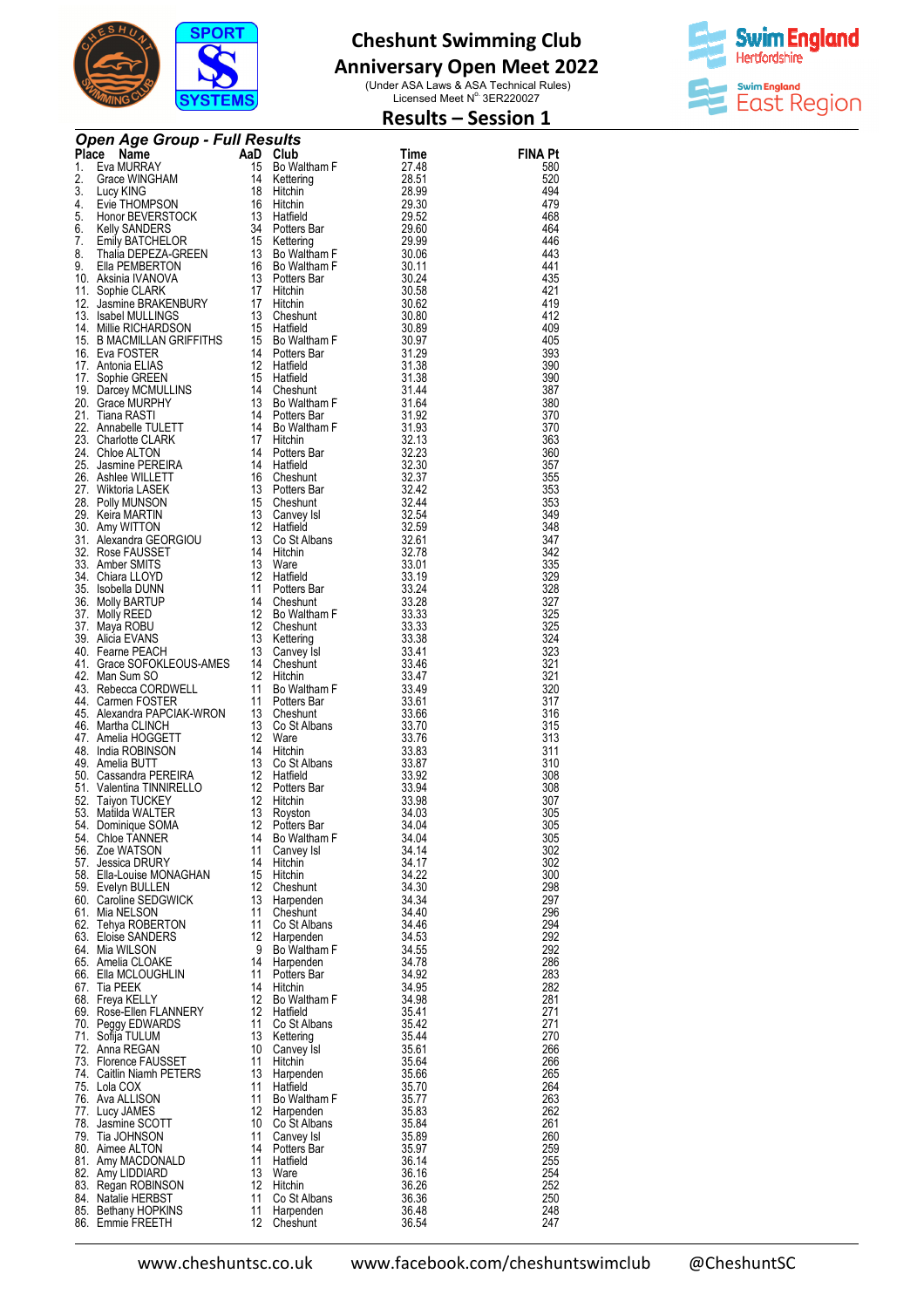

# **Anniversary Open Meet 2022**



| 37. Niamih HOLLAND 11 Hitalien 36,58<br>88. Iucia DAYS 10 Hitalien 36,58<br>88. Iucia DAYS 10 Hitalien 36,58<br>88. Iucia DAYS 10 Hitalien 36,58<br>99. Nincle CRIZENKVOVA 11 Hitalien 36,69<br>90. Nincle VECERE 14 Cheshunt 37,704<br>90 |          |                          |                     | <b>Results - Session 1</b> |
|--------------------------------------------------------------------------------------------------------------------------------------------------------------------------------------------------------------------------------------------|----------|--------------------------|---------------------|----------------------------|
|                                                                                                                                                                                                                                            |          |                          |                     | 246                        |
|                                                                                                                                                                                                                                            |          |                          |                     | 244                        |
|                                                                                                                                                                                                                                            |          |                          |                     | 244<br>243                 |
|                                                                                                                                                                                                                                            |          |                          |                     | 243                        |
|                                                                                                                                                                                                                                            |          |                          |                     | 238                        |
|                                                                                                                                                                                                                                            |          |                          |                     | 237                        |
|                                                                                                                                                                                                                                            |          |                          |                     | 235<br>232                 |
|                                                                                                                                                                                                                                            |          |                          |                     | 229                        |
|                                                                                                                                                                                                                                            |          |                          |                     | 225                        |
|                                                                                                                                                                                                                                            |          |                          |                     | 224                        |
|                                                                                                                                                                                                                                            |          |                          |                     | 223<br>222                 |
|                                                                                                                                                                                                                                            |          |                          |                     | 218                        |
|                                                                                                                                                                                                                                            |          |                          |                     | 216                        |
|                                                                                                                                                                                                                                            |          |                          |                     | 208                        |
|                                                                                                                                                                                                                                            |          |                          |                     | 203<br>201                 |
|                                                                                                                                                                                                                                            |          |                          |                     | 201                        |
|                                                                                                                                                                                                                                            |          |                          |                     | 201                        |
|                                                                                                                                                                                                                                            |          |                          |                     | 199                        |
|                                                                                                                                                                                                                                            |          |                          |                     | 193                        |
|                                                                                                                                                                                                                                            |          |                          |                     | 190<br>188                 |
|                                                                                                                                                                                                                                            |          |                          |                     | 187                        |
|                                                                                                                                                                                                                                            |          |                          |                     | 185                        |
|                                                                                                                                                                                                                                            |          |                          |                     | 181                        |
|                                                                                                                                                                                                                                            |          |                          |                     | 175<br>175                 |
|                                                                                                                                                                                                                                            |          |                          |                     | 174                        |
|                                                                                                                                                                                                                                            |          |                          |                     | 171                        |
|                                                                                                                                                                                                                                            |          |                          |                     | 170                        |
|                                                                                                                                                                                                                                            |          |                          |                     | 169<br>168                 |
|                                                                                                                                                                                                                                            |          |                          |                     | 165                        |
|                                                                                                                                                                                                                                            |          |                          |                     | 161                        |
|                                                                                                                                                                                                                                            |          |                          |                     | 160                        |
|                                                                                                                                                                                                                                            |          |                          |                     | 159<br>158                 |
|                                                                                                                                                                                                                                            |          |                          |                     | 156                        |
|                                                                                                                                                                                                                                            |          |                          |                     | 155                        |
|                                                                                                                                                                                                                                            |          |                          |                     | 147<br>144                 |
|                                                                                                                                                                                                                                            |          |                          |                     | 143                        |
|                                                                                                                                                                                                                                            |          |                          |                     | 139                        |
|                                                                                                                                                                                                                                            |          |                          |                     | 135                        |
|                                                                                                                                                                                                                                            |          |                          |                     | 135                        |
|                                                                                                                                                                                                                                            |          |                          |                     | 131<br>129                 |
|                                                                                                                                                                                                                                            |          |                          |                     | 129                        |
|                                                                                                                                                                                                                                            |          |                          |                     | 127                        |
|                                                                                                                                                                                                                                            |          |                          |                     | 125                        |
| 141. Evie DILLIWAY                                                                                                                                                                                                                         | 10       | Canvey Isl               | 46.22               | 125<br>122                 |
| 142. Evelyn NOLAN-COOK                                                                                                                                                                                                                     | 9        | Hatfield                 | 46.32               | 121                        |
| 143. Amanda SINKEVICIUTE                                                                                                                                                                                                                   | 12       | Bo Waltham F             | 46.48               | 120                        |
| 144. Radha MISTRY-PATEL                                                                                                                                                                                                                    | 12       | Hitchin                  | 47.00               | 116                        |
| 145. Maya BEAUMONT<br>145. Jessie May IRVING                                                                                                                                                                                               | 9<br>10  | Canvey Isl<br>Canvey Isl | 47.07<br>47.07      | 115<br>115                 |
| 147. Chloe MONAGHAN                                                                                                                                                                                                                        | 11       | <b>Hitchin</b>           | 47.66               | 111                        |
| 148. Chloe LUKE                                                                                                                                                                                                                            | 11       | Harpenden                | 48.08               | 108                        |
| 149. Evelyn PARROTT                                                                                                                                                                                                                        | 10       | Harpenden                | 48.43               | 106                        |
| 150. Eadie QUANTICK BARNES<br>151. Heidi SWAN                                                                                                                                                                                              | 9<br>11  | Ware<br>Hitchin          | 49.16<br>56.47      | 101<br>66                  |
| Ella ENTWISTLE                                                                                                                                                                                                                             | 13       | Hitchin                  | <b>DNC</b>          |                            |
| Matilda POLKINGHORN                                                                                                                                                                                                                        | 9        | Canvey Isl               | <b>DNC</b>          |                            |
| Leila ODARO-BURNETT                                                                                                                                                                                                                        | 14       | Hatfield                 | <b>DNC</b>          |                            |
| Amelie STREET<br>Poppy REED                                                                                                                                                                                                                | 11<br>15 | Ware<br>Bo Waltham F     | DQ 4.4L<br>DQ 4 .4L |                            |
|                                                                                                                                                                                                                                            |          |                          |                     |                            |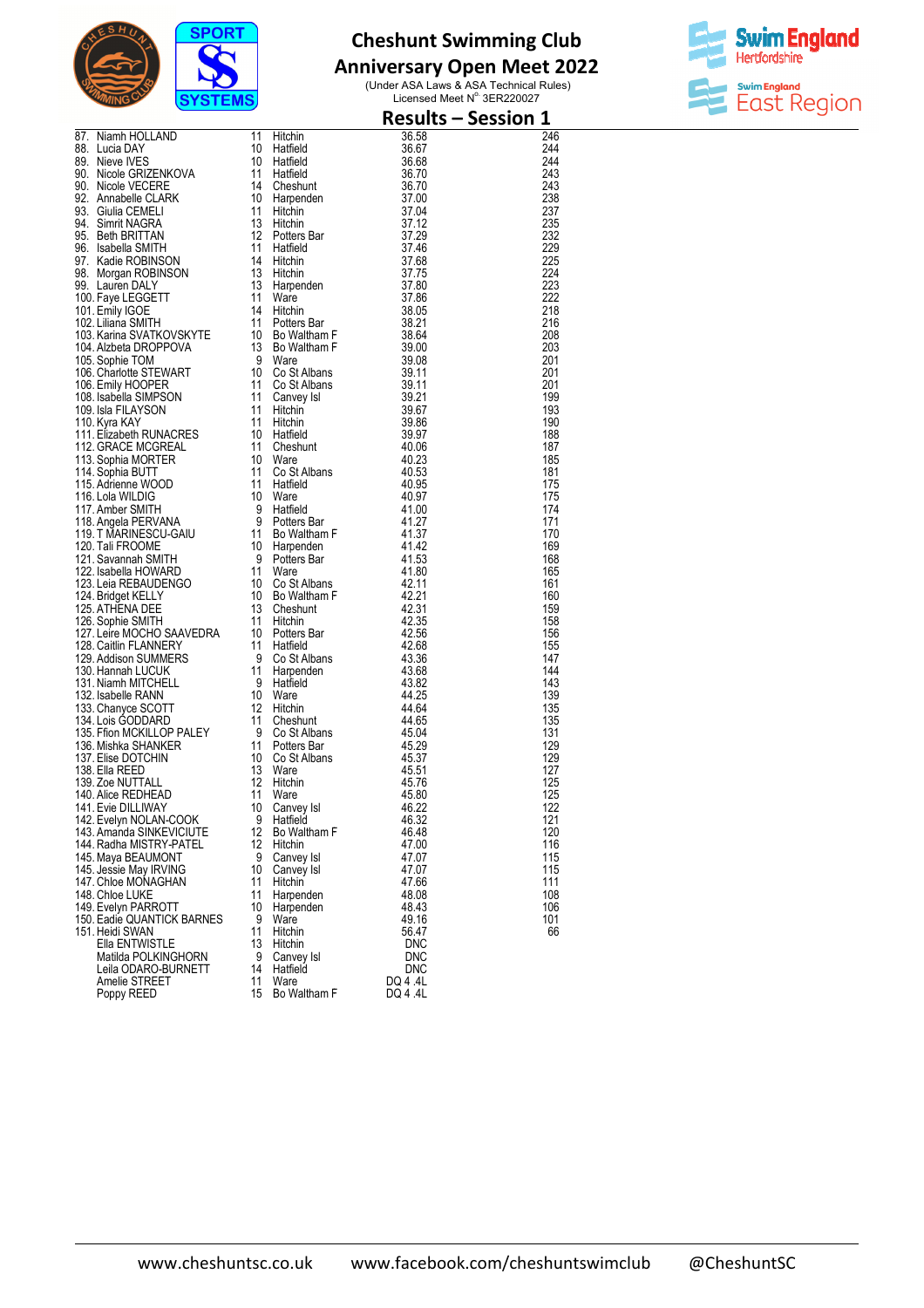

**Swim England Hertfordshire** swim England<br>East Region

**Results – Session 1** 

#### *EVENT 104 Boy 09 Yrs/Over 50m Freestyle*

|          |                                                                                                                                                                                                                                      |          |                             |                | <b>FINA Pt</b> |
|----------|--------------------------------------------------------------------------------------------------------------------------------------------------------------------------------------------------------------------------------------|----------|-----------------------------|----------------|----------------|
|          |                                                                                                                                                                                                                                      |          |                             |                | 122<br>103     |
|          |                                                                                                                                                                                                                                      |          |                             |                | 95             |
|          |                                                                                                                                                                                                                                      |          |                             |                | 95             |
|          |                                                                                                                                                                                                                                      |          |                             |                | 74             |
|          |                                                                                                                                                                                                                                      |          |                             |                | 73             |
|          |                                                                                                                                                                                                                                      |          |                             |                | 72<br>71       |
|          |                                                                                                                                                                                                                                      |          |                             |                | 68             |
|          |                                                                                                                                                                                                                                      |          |                             |                | 58             |
|          | <b>09 Yrs Agre Group - Full Results and Chairman and Chairman and Chairman and Chairman and Chairman and Chairman and Chairman and Chairman and Chairman and Chairman and Chairman and Chairman and Chairman and Chairman and Ch</b> |          |                             |                |                |
|          |                                                                                                                                                                                                                                      |          |                             |                | <b>FINA Pt</b> |
|          |                                                                                                                                                                                                                                      |          |                             |                | 149            |
|          |                                                                                                                                                                                                                                      |          |                             |                | 138            |
|          |                                                                                                                                                                                                                                      |          |                             |                | 129            |
|          |                                                                                                                                                                                                                                      |          |                             |                | 129            |
|          |                                                                                                                                                                                                                                      |          |                             |                | 127            |
|          |                                                                                                                                                                                                                                      |          |                             |                | 120<br>107     |
|          |                                                                                                                                                                                                                                      |          |                             |                | 98             |
|          |                                                                                                                                                                                                                                      |          |                             |                | 87             |
|          |                                                                                                                                                                                                                                      |          |                             |                | 85             |
|          |                                                                                                                                                                                                                                      |          |                             |                | 83<br>74       |
|          |                                                                                                                                                                                                                                      |          |                             |                | 68             |
|          |                                                                                                                                                                                                                                      |          |                             |                |                |
|          |                                                                                                                                                                                                                                      |          |                             |                |                |
|          |                                                                                                                                                                                                                                      |          |                             |                |                |
|          |                                                                                                                                                                                                                                      |          |                             |                | <b>FINA Pt</b> |
|          |                                                                                                                                                                                                                                      |          |                             |                | 298<br>229     |
|          |                                                                                                                                                                                                                                      |          |                             |                | 212            |
|          |                                                                                                                                                                                                                                      |          |                             |                | 211            |
|          |                                                                                                                                                                                                                                      |          |                             |                | 193            |
|          |                                                                                                                                                                                                                                      |          |                             |                | 176            |
|          |                                                                                                                                                                                                                                      |          |                             |                | 158<br>155     |
|          |                                                                                                                                                                                                                                      |          |                             |                | 150            |
|          |                                                                                                                                                                                                                                      |          |                             |                | 128            |
|          |                                                                                                                                                                                                                                      |          |                             |                | 124            |
|          |                                                                                                                                                                                                                                      |          |                             |                | 114            |
|          |                                                                                                                                                                                                                                      |          |                             |                | 113<br>100     |
|          |                                                                                                                                                                                                                                      |          |                             |                | 65             |
|          |                                                                                                                                                                                                                                      |          |                             |                |                |
|          |                                                                                                                                                                                                                                      |          |                             |                | FINA Pt        |
|          |                                                                                                                                                                                                                                      |          |                             |                | 289            |
|          |                                                                                                                                                                                                                                      |          |                             |                | 283<br>266     |
|          |                                                                                                                                                                                                                                      |          |                             |                | 264            |
|          |                                                                                                                                                                                                                                      |          |                             |                | 234            |
|          |                                                                                                                                                                                                                                      |          |                             |                | 221            |
| 7.<br>8. | Riley GUNN<br>George REEVES                                                                                                                                                                                                          | 12<br>12 | Canvey Isl<br>Ware          | 33.96<br>33.97 | 209<br>209     |
|          | 9. Leo WALKER                                                                                                                                                                                                                        | 12       | Canvey Isl                  | 34.45          | 200            |
|          | 10. Alfred WHITE                                                                                                                                                                                                                     | 12       | Canvey Isl                  | 34.50          | 199            |
|          | 11. Frankie FRANCIS                                                                                                                                                                                                                  | 12       | Harpenden                   | 34.88          | 193            |
|          | 12. Ryan WIMPENNY                                                                                                                                                                                                                    | 12       | Cheshunt                    | 34.98          | 191            |
|          | 13. Tai SIVANATHAN<br>14. Rafi FOREMAN                                                                                                                                                                                               | 12<br>12 | Potters Bar<br>Potters Bar  | 35.46<br>35.50 | 183<br>183     |
|          | 15. Arthur RANN                                                                                                                                                                                                                      | 12       | Ware                        | 36.58          | 167            |
|          | 16. Samuel LAWRENCE                                                                                                                                                                                                                  | 12       | Cheshunt                    | 38.90          | 139            |
|          | 17. Matthias BRUNO                                                                                                                                                                                                                   | 12       | Potters Bar                 | 39.22          | 135            |
|          | 18. JAMES BRUNTON<br>19. REUBEN HUGHES                                                                                                                                                                                               | 12<br>12 | Cheshunt<br>Cheshunt        | 41.79<br>43.35 | 112<br>100     |
|          | 20. Georgie LOVEITT-MORGAN                                                                                                                                                                                                           | 12       | Potters Bar                 | 45.21          | 88             |
|          | Ollie O'SMOTHERLY                                                                                                                                                                                                                    | 12       | Ware                        | <b>DNC</b>     |                |
|          | ALDEN SMITH                                                                                                                                                                                                                          |          | 12 Cheshunt                 | <b>DNC</b>     |                |
|          | 13 Yrs Age Group - Full Results                                                                                                                                                                                                      |          |                             |                |                |
| Place    | Name                                                                                                                                                                                                                                 | AaD Club |                             | Time           | <b>FINA Pt</b> |
| 1.<br>2. | Rocco TINNIRELLO<br>Amir ZAHOUANI                                                                                                                                                                                                    | 13<br>13 | Potters Bar<br>Bo Waltham F | 29.15<br>29.40 | 330<br>322     |
| 3.       | Maxim LUTSENKO                                                                                                                                                                                                                       |          | 13 Co St Albans             | 30.74          | 282            |
| 4.       | Alexander MORDENTI                                                                                                                                                                                                                   |          | 13 Potters Bar              | 30.80          | 280            |
| 5.       | Luke PEMBERTON                                                                                                                                                                                                                       | 13       | Bo Waltham F                | 31.34          | 266            |
| 6.<br>7. | Alban GILL<br>Henry THOMAS                                                                                                                                                                                                           | 13<br>13 | Co St Albans<br>Royston     | 31.36<br>35.46 | 265<br>183     |
| 8.       | Nelson COX                                                                                                                                                                                                                           | 13       | Ware                        | 36.46          | 169            |
| 9.       | Alex MUDRYK                                                                                                                                                                                                                          | 13       | Cheshunt                    | 36.56          | 167            |
|          | 10. Krish PATEL                                                                                                                                                                                                                      | 13       | Bo Waltham F                | 38.27          | 146            |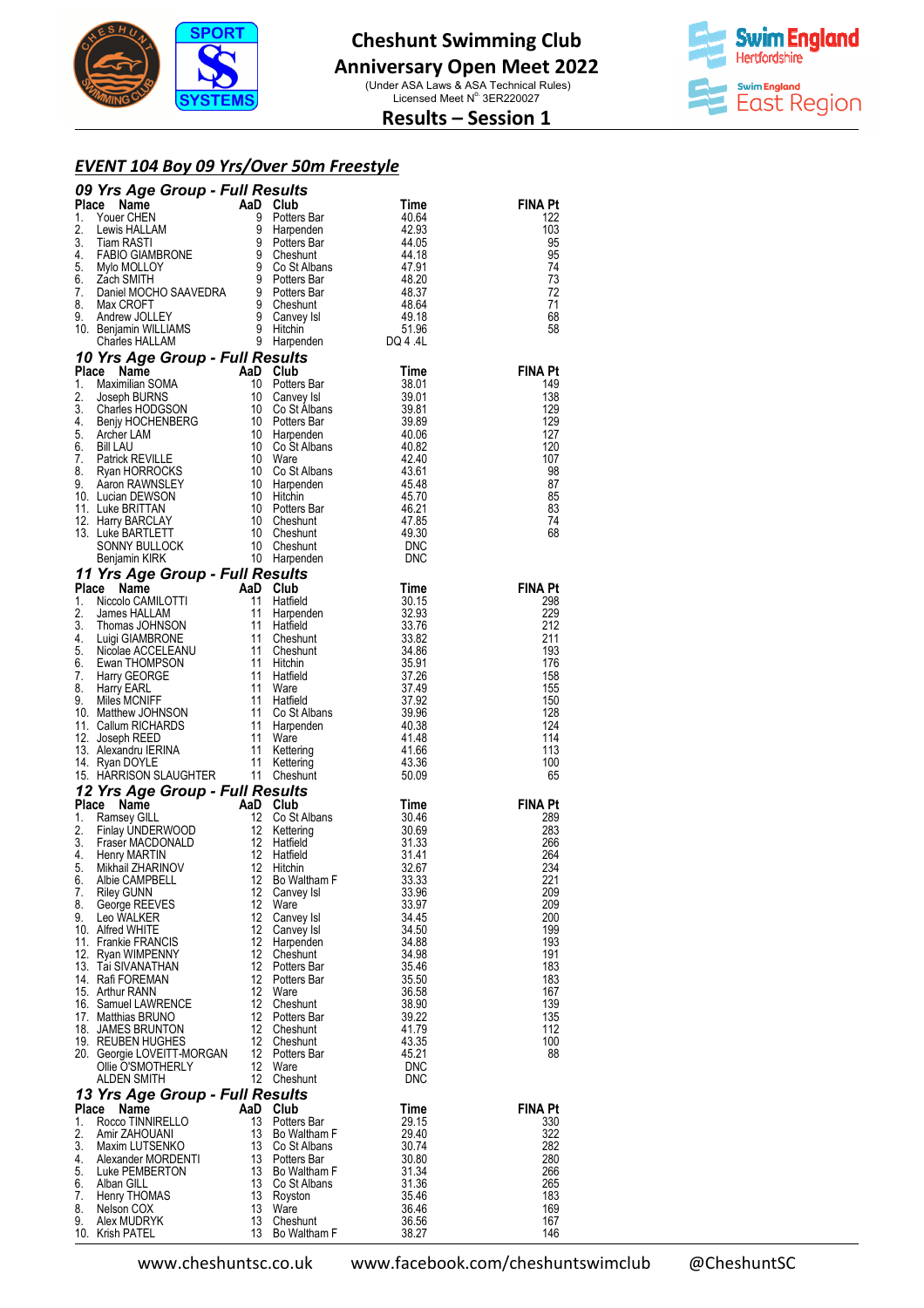

# **Anniversary Open Meet 2022**



|                                                                                                                                                                                                                                                                                                                                                                                                                                                                                                                                    |                         |                                              |                       | <b>Results - Session 1</b> |
|------------------------------------------------------------------------------------------------------------------------------------------------------------------------------------------------------------------------------------------------------------------------------------------------------------------------------------------------------------------------------------------------------------------------------------------------------------------------------------------------------------------------------------|-------------------------|----------------------------------------------|-----------------------|----------------------------|
| 11. William NEAL 13                                                                                                                                                                                                                                                                                                                                                                                                                                                                                                                |                         | Ware                                         | 38.39                 | 144                        |
| 11. William NEAL<br>12. Joshua WATERS-IRVING 13 Canvey<br>13 Samuel BLOTT 13 Hitchin                                                                                                                                                                                                                                                                                                                                                                                                                                               |                         | Canvey Isl<br>Hitchin                        | 39.60<br>42.51        | 131<br>106                 |
|                                                                                                                                                                                                                                                                                                                                                                                                                                                                                                                                    |                         | Saith<br>Sults<br>Club<br>Hatfield<br>Marten |                       |                            |
|                                                                                                                                                                                                                                                                                                                                                                                                                                                                                                                                    |                         |                                              |                       | <b>FINA Pt</b>             |
|                                                                                                                                                                                                                                                                                                                                                                                                                                                                                                                                    |                         |                                              |                       | 434                        |
|                                                                                                                                                                                                                                                                                                                                                                                                                                                                                                                                    |                         |                                              |                       | 398<br>391                 |
|                                                                                                                                                                                                                                                                                                                                                                                                                                                                                                                                    |                         |                                              |                       | 383                        |
|                                                                                                                                                                                                                                                                                                                                                                                                                                                                                                                                    |                         |                                              |                       | 330                        |
|                                                                                                                                                                                                                                                                                                                                                                                                                                                                                                                                    |                         |                                              |                       | 330<br>326                 |
|                                                                                                                                                                                                                                                                                                                                                                                                                                                                                                                                    |                         |                                              |                       | 317                        |
|                                                                                                                                                                                                                                                                                                                                                                                                                                                                                                                                    |                         |                                              |                       | 278                        |
|                                                                                                                                                                                                                                                                                                                                                                                                                                                                                                                                    |                         |                                              |                       | 269<br>264                 |
|                                                                                                                                                                                                                                                                                                                                                                                                                                                                                                                                    |                         |                                              |                       | 190                        |
|                                                                                                                                                                                                                                                                                                                                                                                                                                                                                                                                    |                         |                                              |                       |                            |
| 13. Samuel BLOTT<br>13. Hitchin 42.51<br>14 Yrs Age Group - Full Results<br>13. Hitchin 14<br>27.40<br>2. Daniel WILLIAMS<br>14 Hatfield 27.40<br>2. Daniel MILLIAMS<br>14 Ware 27.55<br>4. Samuel BARNETT 14 Potters Bar<br>4. Samuel BARNETT 14                                                                                                                                                                                                                                                                                  |                         |                                              |                       |                            |
|                                                                                                                                                                                                                                                                                                                                                                                                                                                                                                                                    |                         |                                              |                       | <b>FINA Pt</b>             |
|                                                                                                                                                                                                                                                                                                                                                                                                                                                                                                                                    |                         |                                              |                       | 457                        |
|                                                                                                                                                                                                                                                                                                                                                                                                                                                                                                                                    |                         |                                              |                       | 450<br>426                 |
|                                                                                                                                                                                                                                                                                                                                                                                                                                                                                                                                    |                         |                                              |                       | 406                        |
|                                                                                                                                                                                                                                                                                                                                                                                                                                                                                                                                    |                         |                                              |                       | 387                        |
|                                                                                                                                                                                                                                                                                                                                                                                                                                                                                                                                    |                         |                                              |                       | 386<br>363                 |
|                                                                                                                                                                                                                                                                                                                                                                                                                                                                                                                                    |                         |                                              |                       | 325                        |
|                                                                                                                                                                                                                                                                                                                                                                                                                                                                                                                                    |                         |                                              |                       | 320                        |
|                                                                                                                                                                                                                                                                                                                                                                                                                                                                                                                                    |                         |                                              |                       | 319<br>319                 |
|                                                                                                                                                                                                                                                                                                                                                                                                                                                                                                                                    |                         |                                              |                       | 316                        |
|                                                                                                                                                                                                                                                                                                                                                                                                                                                                                                                                    |                         |                                              |                       | 314                        |
|                                                                                                                                                                                                                                                                                                                                                                                                                                                                                                                                    |                         |                                              |                       | 301<br>268                 |
|                                                                                                                                                                                                                                                                                                                                                                                                                                                                                                                                    |                         |                                              |                       | 259                        |
|                                                                                                                                                                                                                                                                                                                                                                                                                                                                                                                                    |                         |                                              |                       | 218<br>209                 |
|                                                                                                                                                                                                                                                                                                                                                                                                                                                                                                                                    |                         |                                              |                       |                            |
| 9 FROS.<br>New Price CHEN<br>HOTIS-SKLAVENITIS<br>and OTIS-SKLAVENITIS<br>and ONISON<br>20 Dy MARTIN<br>ack CALCUTT<br><b>Price Age Group - Full Results</b><br><b>Price Age Group - Full Results</b><br><b>Price Age Group - Full Results</b><br>Thomas CHITTOC<br>To Mark EVENS<br><b>Open Age Group - Full Results</b><br><b>Place Name</b><br>1. Ben DAVISON<br>1. Ben DAVISON<br>1. Thomas CHITTOCK<br>1. Thomas CHITTOCK<br>1. Tobias SINCLAIR<br>4. Tobias SINCLAIR<br>5. Nicholas SINCLAIR<br>5. Nicholas SINCLAIR<br>6. D |                         |                                              |                       | <b>FINA Pt</b>             |
|                                                                                                                                                                                                                                                                                                                                                                                                                                                                                                                                    |                         |                                              |                       | 457                        |
|                                                                                                                                                                                                                                                                                                                                                                                                                                                                                                                                    |                         |                                              |                       | 450<br>434                 |
|                                                                                                                                                                                                                                                                                                                                                                                                                                                                                                                                    |                         |                                              |                       | 426                        |
|                                                                                                                                                                                                                                                                                                                                                                                                                                                                                                                                    |                         |                                              |                       | 406<br>398                 |
|                                                                                                                                                                                                                                                                                                                                                                                                                                                                                                                                    |                         |                                              | $\frac{27.40}{27.55}$ | 391                        |
|                                                                                                                                                                                                                                                                                                                                                                                                                                                                                                                                    |                         |                                              |                       | 387                        |
|                                                                                                                                                                                                                                                                                                                                                                                                                                                                                                                                    |                         | Hatfield                                     | 27.67<br>27.76        | 386<br>383                 |
|                                                                                                                                                                                                                                                                                                                                                                                                                                                                                                                                    |                         | Potters Bar<br>Ware<br>Potters Bar           | 28.25                 | 363                        |
| 13. Daniel DOYLE                                                                                                                                                                                                                                                                                                                                                                                                                                                                                                                   | 14                      | Potters Bar<br>Kettering                     | 29.15<br>29.16        | 330<br>330                 |
| 13. Alexander BALL                                                                                                                                                                                                                                                                                                                                                                                                                                                                                                                 | 14                      | Potters Bar                                  | 29.16                 | 330                        |
| 15. Joshua JEFFREY                                                                                                                                                                                                                                                                                                                                                                                                                                                                                                                 | 14                      | Hatfield                                     | 29.28                 | 326                        |
| 16. Jacob HICKS<br>17. Amir ZAHOUANI                                                                                                                                                                                                                                                                                                                                                                                                                                                                                               | 15<br>13                | Kettering<br>Bo Waltham F                    | 29.31<br>29.40        | 325<br>322                 |
| 18. Charlie CROPLEY                                                                                                                                                                                                                                                                                                                                                                                                                                                                                                                | 15                      | Hitchin                                      | 29.47                 | 320                        |
| 19. Cian MCLOUGHLIN                                                                                                                                                                                                                                                                                                                                                                                                                                                                                                                | 15                      | Potters Bar                                  | 29.49                 | 319                        |
| 20. Jake EVANS<br>21. Alfie BULLOCK                                                                                                                                                                                                                                                                                                                                                                                                                                                                                                | 16<br>14                | Cheshunt<br>Cheshunt                         | 29.50<br>29.56        | 319<br>317                 |
| 22. Ethan HEALES                                                                                                                                                                                                                                                                                                                                                                                                                                                                                                                   | 15                      | Bo Waltham F                                 | 29.57                 | 316                        |
| 23. Alexander CAIRNCROSS<br>24. Ethan LETASI                                                                                                                                                                                                                                                                                                                                                                                                                                                                                       | 15<br>15                | Hitchin<br>Harpenden                         | 29.66<br>30.06        | 314<br>301                 |
| 25. Niccolo CAMILOTTI                                                                                                                                                                                                                                                                                                                                                                                                                                                                                                              | 11                      | Hatfield                                     | 30.15                 | 298                        |
| 26. Ramsey GILL                                                                                                                                                                                                                                                                                                                                                                                                                                                                                                                    | $12 \overline{ }$       | Co St Albans                                 | 30.46                 | 289                        |
| 27. Finlay UNDERWOOD<br>28. Maxim LUTSENKO                                                                                                                                                                                                                                                                                                                                                                                                                                                                                         | $12 \overline{ }$<br>13 | Kettering<br>Co St Albans                    | 30.69<br>30.74        | 283<br>282                 |
| 29. Alexander MORDENTI                                                                                                                                                                                                                                                                                                                                                                                                                                                                                                             | 13                      | Potters Bar                                  | 30.80                 | 280                        |
| 30. Zane FROST<br>31. Zhuoer CHEN                                                                                                                                                                                                                                                                                                                                                                                                                                                                                                  | 14<br>14                | Canvey Isl                                   | 30.88<br>31.22        | 278<br>269                 |
| 32. Thomas CROPLEY                                                                                                                                                                                                                                                                                                                                                                                                                                                                                                                 | 15                      | Potters Bar<br>Hitchin                       | 31.26                 | 268                        |
| 33. Fraser MACDONALD                                                                                                                                                                                                                                                                                                                                                                                                                                                                                                               | 12                      | Hatfield                                     | 31.33                 | 266                        |
| 34. Luke PEMBERTON<br>35. Alban GILL                                                                                                                                                                                                                                                                                                                                                                                                                                                                                               | 13<br>13                | Bo Waltham F<br>Co St Albans                 | 31.34<br>31.36        | 266<br>265                 |
| 36. R HIOTIS- SKLAVENITIS                                                                                                                                                                                                                                                                                                                                                                                                                                                                                                          | 14                      | Hatfield                                     | 31.40                 | 264                        |
| 37. Henry MARTIN                                                                                                                                                                                                                                                                                                                                                                                                                                                                                                                   | 12                      | Hatfield                                     | 31.41                 | 264                        |
| 38. Harry BRUNTON<br>39. Mikhail ZHARINOV                                                                                                                                                                                                                                                                                                                                                                                                                                                                                          | 16<br>$12 \overline{ }$ | Cheshunt<br>Hitchin                          | 31.60<br>32.67        | 259<br>234                 |
| 40. James HALLAM                                                                                                                                                                                                                                                                                                                                                                                                                                                                                                                   | 11                      | Harpenden                                    | 32.93                 | 229                        |
| 41. Albie CAMPBELL<br>42. Joshua ROBINSON                                                                                                                                                                                                                                                                                                                                                                                                                                                                                          | 12<br>15                | Bo Waltham F<br>Hitchin                      | 33.33<br>33.47        | 221<br>218                 |
| 43. Thomas JOHNSON                                                                                                                                                                                                                                                                                                                                                                                                                                                                                                                 | 11                      | Hatfield                                     | 33.76                 | 212                        |
| 44. Luigi GIAMBRONE                                                                                                                                                                                                                                                                                                                                                                                                                                                                                                                | 11                      | Cheshunt                                     | 33.82                 | 211                        |
| 45. Mark EVENS<br>46. Riley GUNN                                                                                                                                                                                                                                                                                                                                                                                                                                                                                                   | 25<br>12                | Hitchin<br>Canvey Isl                        | 33.92<br>33.96        | 209<br>209                 |
| 47. George REEVES                                                                                                                                                                                                                                                                                                                                                                                                                                                                                                                  | 12                      | Ware                                         | 33.97                 | 209                        |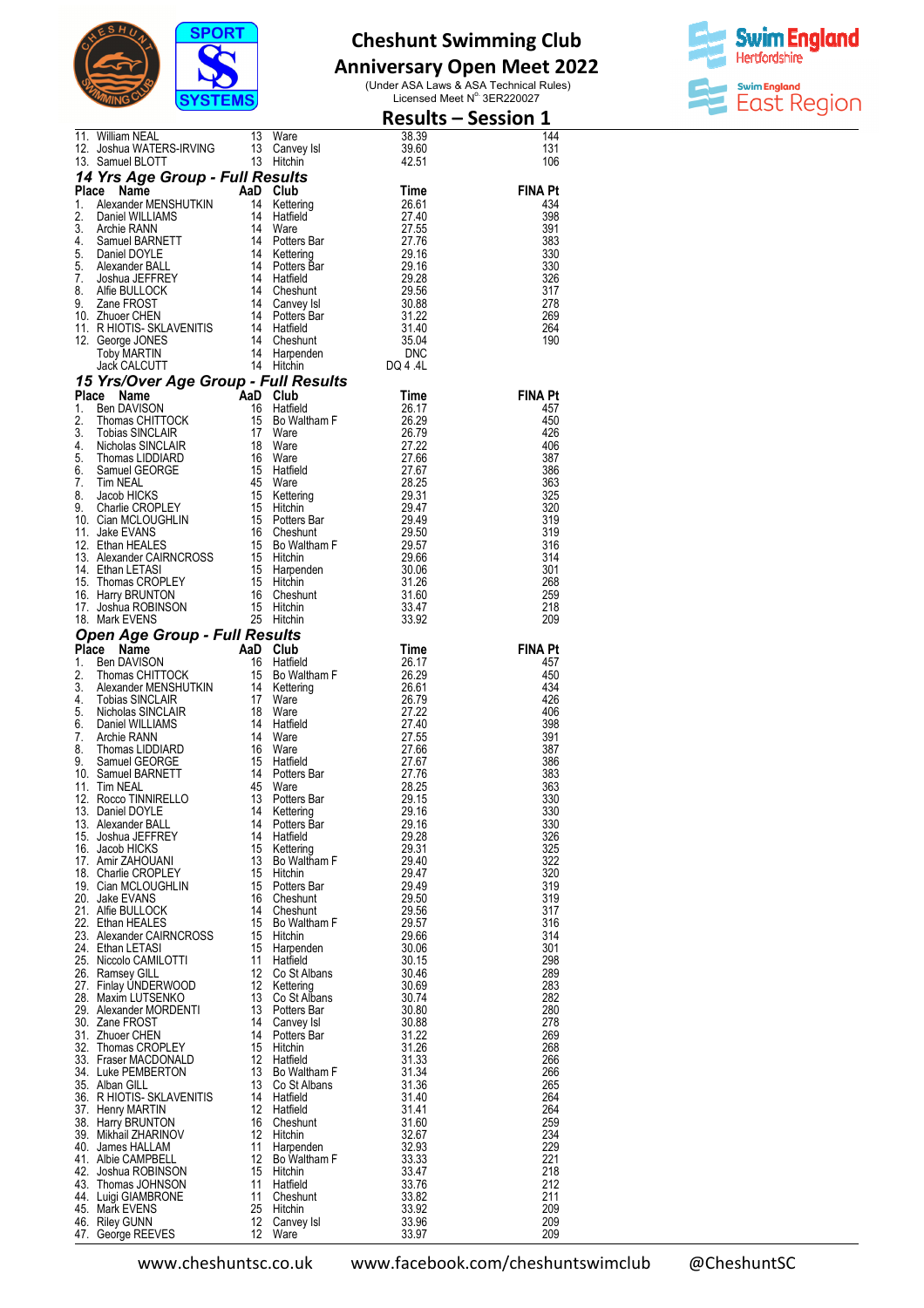

## **Anniversary Open Meet 2022**



| 48 Leo WALKER 12 Canvey Isl<br>48 Leo WALKER 12 Canvey Isl<br>50 Microle ACCELEANU 11 Cheshurt<br>51 Microle ACCELEANU 11 Cheshurt<br>51 Nicolae ACCELEANU 11 Cheshurt<br>52 Pyan WIMPENNY 12 Cheshurt<br>52 Pyan WIMPENNY 12 Cheshurt<br>54 |    |                                           |                | <b>Results - Session 1</b> |
|----------------------------------------------------------------------------------------------------------------------------------------------------------------------------------------------------------------------------------------------|----|-------------------------------------------|----------------|----------------------------|
| 48. Leo WALKER<br>49. Alfred WHITE<br>59. Nicol WHITE                                                                                                                                                                                        | 12 | Canvey Isl                                | 34.45          | 200                        |
|                                                                                                                                                                                                                                              | 12 | Canvey Isl                                | 34.50<br>34.86 | 199                        |
|                                                                                                                                                                                                                                              |    |                                           | 34.88          | 193<br>193                 |
|                                                                                                                                                                                                                                              |    |                                           | 34.98          | 191                        |
|                                                                                                                                                                                                                                              |    |                                           | 35.04          | 190                        |
|                                                                                                                                                                                                                                              |    |                                           | 35.46          | 183                        |
|                                                                                                                                                                                                                                              |    |                                           | 35.46          | 183                        |
|                                                                                                                                                                                                                                              |    |                                           | 35.50          | 183                        |
|                                                                                                                                                                                                                                              |    |                                           | 35.91          | 176<br>169                 |
|                                                                                                                                                                                                                                              |    |                                           | 36.46<br>36.56 | 167                        |
|                                                                                                                                                                                                                                              |    |                                           | 36.58          | 167                        |
|                                                                                                                                                                                                                                              |    |                                           | 37.26          | 158                        |
|                                                                                                                                                                                                                                              |    |                                           | 37.49          | 155                        |
|                                                                                                                                                                                                                                              |    |                                           | 37.92          | 150                        |
|                                                                                                                                                                                                                                              |    |                                           | 38.01<br>38.27 | 149<br>146                 |
|                                                                                                                                                                                                                                              |    |                                           | 38.39          | 144                        |
|                                                                                                                                                                                                                                              |    |                                           | 38.90          | 139                        |
|                                                                                                                                                                                                                                              |    |                                           | 39.01          | 138                        |
|                                                                                                                                                                                                                                              |    |                                           | 39.22          | 135                        |
|                                                                                                                                                                                                                                              |    |                                           | 39.60          | 131                        |
|                                                                                                                                                                                                                                              |    |                                           | 39.81          | 129                        |
|                                                                                                                                                                                                                                              |    |                                           | 39.89<br>39.96 | 129<br>128                 |
|                                                                                                                                                                                                                                              |    |                                           | 40.06          | 127                        |
|                                                                                                                                                                                                                                              |    |                                           | 40.38          | 124                        |
|                                                                                                                                                                                                                                              |    |                                           | 40.64          | 122                        |
|                                                                                                                                                                                                                                              |    |                                           | 40.82          | 120                        |
|                                                                                                                                                                                                                                              |    |                                           | 41.48          | 114                        |
|                                                                                                                                                                                                                                              |    |                                           | 41.66<br>41.79 | 113<br>112                 |
|                                                                                                                                                                                                                                              |    |                                           | 42.40          | 107                        |
|                                                                                                                                                                                                                                              |    |                                           | 42.51          | 106                        |
|                                                                                                                                                                                                                                              |    |                                           | 42.93          | 103                        |
|                                                                                                                                                                                                                                              |    |                                           | 43.35          | 100                        |
|                                                                                                                                                                                                                                              |    |                                           | 43.36          | 100                        |
|                                                                                                                                                                                                                                              |    |                                           | 43.61<br>44.05 | 98<br>95                   |
|                                                                                                                                                                                                                                              |    |                                           | 44.18          | 95                         |
|                                                                                                                                                                                                                                              |    |                                           | 45.21          | 88                         |
|                                                                                                                                                                                                                                              |    |                                           | 45.48          | $\overline{87}$            |
|                                                                                                                                                                                                                                              |    |                                           | 45.70          | 85                         |
|                                                                                                                                                                                                                                              |    |                                           | 46.21<br>47.85 | 83<br>74                   |
|                                                                                                                                                                                                                                              |    |                                           | 47.91          | 74                         |
|                                                                                                                                                                                                                                              |    |                                           | 48.20          | 73                         |
|                                                                                                                                                                                                                                              |    |                                           | 48.37          | 72                         |
|                                                                                                                                                                                                                                              |    |                                           | 48.64          | 71                         |
|                                                                                                                                                                                                                                              |    |                                           | 49.18          | 68                         |
|                                                                                                                                                                                                                                              |    |                                           | 49.30          | 68                         |
|                                                                                                                                                                                                                                              |    |                                           | 50.09<br>51.96 | 65<br>58                   |
|                                                                                                                                                                                                                                              |    |                                           | <b>DNC</b>     |                            |
|                                                                                                                                                                                                                                              |    |                                           | <b>DNC</b>     |                            |
|                                                                                                                                                                                                                                              |    |                                           | DNC            |                            |
|                                                                                                                                                                                                                                              |    |                                           | DNC            |                            |
|                                                                                                                                                                                                                                              |    |                                           | <b>DNC</b>     |                            |
|                                                                                                                                                                                                                                              |    | Harpenden<br>Harpenden<br>Hitchin DQ 4.4L |                |                            |
|                                                                                                                                                                                                                                              |    |                                           |                |                            |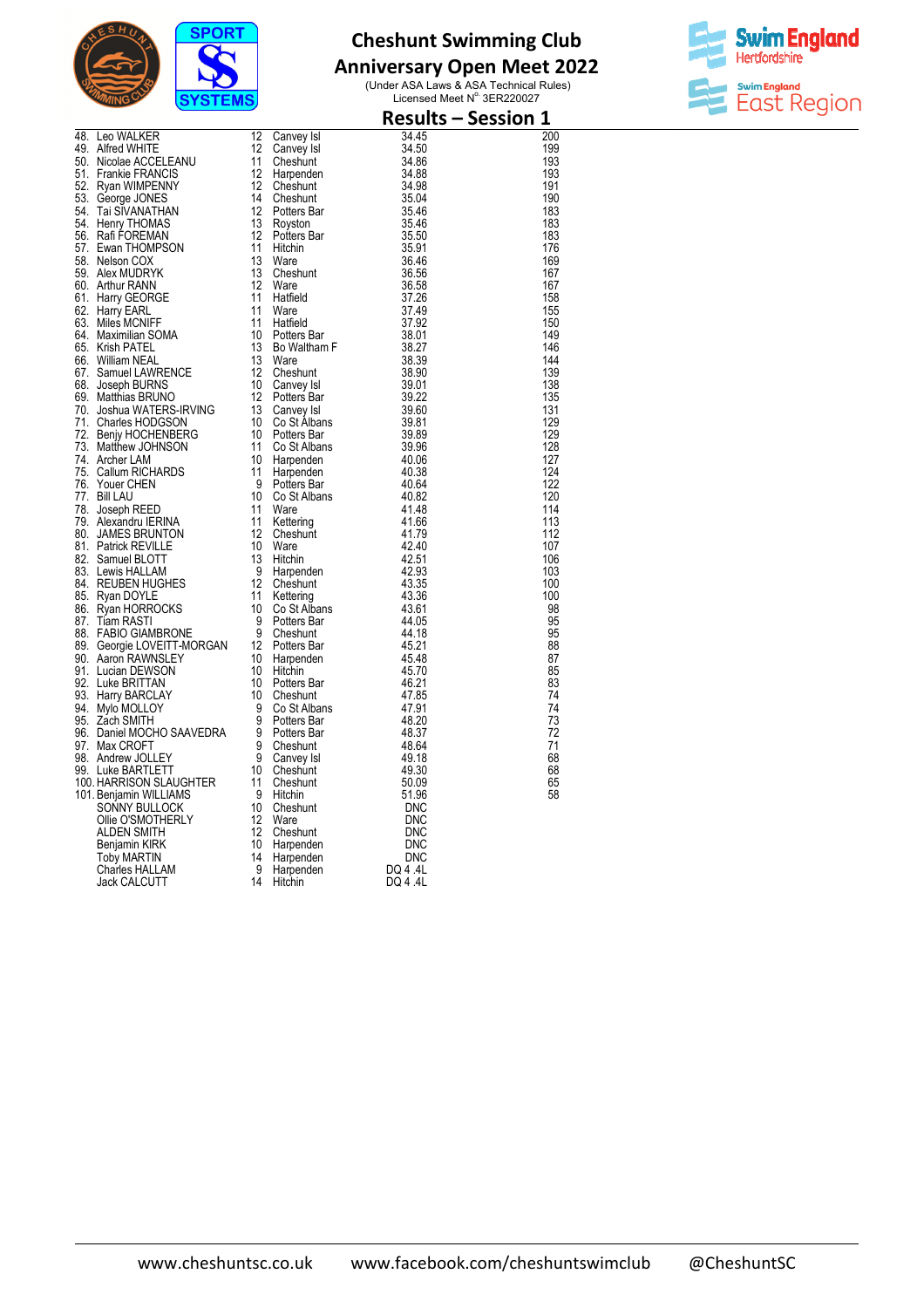

#### **Anniversary Open Meet 2022**

(Under ASA Laws & ASA Technical Rules)<br>Licensed Meet N° 3ER220027



#### **Results – Session 1**

#### *EVENT 105 Girl 09 Yrs/Over 100m Breaststroke*

|             | 09 Yrs Age Group - Full Results                  |                |                                   |                    |                |                  |
|-------------|--------------------------------------------------|----------------|-----------------------------------|--------------------|----------------|------------------|
| Place       | Name                                             | AaD Club       |                                   | Time               | <b>FINA Pt</b> | 50               |
| 1.<br>2.    | Mia WILSON<br>Evelyn NOLAN-COOK                  | 9              | Bo Waltham F<br>9 Hatfield        | 1:43.60<br>2:20.40 | 218<br>87      | 49.47<br>1:08.24 |
|             | Amber SMITH                                      |                | 9 Hatfield                        | DQ 7 .2L           |                |                  |
|             | 10 Yrs Age Group - Full Results                  |                |                                   |                    |                |                  |
|             | Place Name                                       | AaD Club       |                                   | Time               | <b>FINA Pt</b> | 50               |
| 1.          | Nieve IVES                                       |                | 10 Hatfield                       | 1:32.82            | 303            | 44.52            |
| 2.          | Jasmine SCOTT                                    |                | 10 Co St Albans                   | 1:47.73            | 193            | 50.03            |
| 3.<br>4.    | Nectaria ACCELEANU<br>Karina SVATKOVSKYTE        |                | 10 Cheshunt<br>10 Bo Waltham F    | 1:52.60<br>1:54.70 | 169<br>160     | 50.89<br>53.32   |
| 5.          | Ava NICHOLLS-CAIN                                |                | 10 Canvey Isl                     | 1:58.29            | 146            | 56.05            |
| 6.          | Leia REBAUDENGO                                  |                | 10 Co St Albans                   | 2:00.55            | 138            | 55.78            |
| 7.          | Leire MOCHO SAAVEDRA                             |                | 10 Potters Bar                    | 2:04.60            | 125            | 59.23            |
| 8.          | Jessie May IRVING                                |                | 10 Canvey Isl                     | 2:26.72            | 76             | 1:10.68          |
|             | 11 Yrs Age Group - Full Results                  |                |                                   |                    | <b>FINA Pt</b> |                  |
| Place<br>1. | Name<br>Mia NELSON                               | AaD Club<br>11 | Cheshunt                          | Time<br>1:34.98    | 283            | 50<br>44.90      |
| 2.          | Bethany HOPKINS                                  | 11             | Harpenden                         | 1:37.92            | 258            | 46.45            |
| 3.          | Rebecca CORDWELL                                 |                | 11 Bo Waltham F                   | 1:38.42            | 254            | 47.47            |
| 4.          | Florence FAUSSET                                 |                | 11 Hitchin                        | 1:38.90            | 250            | 46.48            |
| 5.          | Tia JOHNSON                                      |                | 11 Canvey Isl                     | 1:41.58            | 231            | 46.50            |
| 6.<br>7.    | Natalie HERBST<br>Faye LEGGETT                   |                | 11 Co St Albans<br>11 Ware        | 1.43.07<br>1:45.27 | 221<br>207     | 49.47<br>50.21   |
| 8.          | Lola COX                                         |                | 11 Hatfield                       | 1:45.85            | 204            | 50.35            |
| 9.          | Nicole GRIZENKOVA                                |                | 11 Hatfield                       | 1:47.92            | 192            | 51.37            |
|             | 10. Isabella SMITH                               |                | 11 Hatfield                       | 1:48.63            | 189            | 52.13            |
|             | 11. Peggy EDWARDS                                |                | 11 Co St Albans                   | 1:50.29            | 180            | 52.35            |
|             | 12. Sophia BUTT<br>13. Liliana SMITH             |                | 11 Co St Albans<br>11 Potters Bar | 1:51.95<br>1:52.14 | 172<br>171     | 51.91<br>53.51   |
|             | 14. Isla FILAYSON                                |                | 11 Hitchin                        | 1:52.26            | 171            | 53.11            |
|             | 15. GRACE MCGREAL                                |                | 11 Cheshunt                       | 1:53.66            | 165            | 54.45            |
|             | 16. Hannah LUCUK                                 | 11             | Harpenden                         | 1:55.99            | 155            | 54.79            |
|             | 17. Sophie SMITH<br>18. Adrienne WOOD            |                | 11 Hitchin<br>11 Hatfield         | 2:00.12<br>2:00.29 | 139<br>139     | 56.32<br>55.84   |
|             | 19. Caitlin FLANNERY                             | 11             | Hatfield                          | 2:01.50            | 135            | 59.23            |
|             | 20. Tiana PATEL                                  |                | 11 Potters Bar                    | 2:04.61            | 125            | 2:04.61          |
|             | 21. Chloe MONAGHAN                               |                | 11 Hitchin                        | 2:25.00            | 79             | 1:07.92          |
|             | 22. Heidi SWAN                                   | 11             | Hitchin                           | 2:39.36            | 59             | 1:17.01          |
|             | <b>Verity FUGE</b>                               |                | 11 Hatfield                       | <b>DNC</b>         |                |                  |
|             | 12 Yrs Age Group - Full Results<br>Place<br>Name | AaD Club       |                                   | Time               | <b>FINA Pt</b> | 50               |
| 1.          | Rose-Ellen FLANNERY                              | 12             | Hatfield                          | 1:32.75            | 303            | 44.50            |
| 2.          | Chiara LLOYD                                     |                | 12 Hatfield                       | 1:35.35            | 279            | 45.83            |
| 3.          | Emmie FREETH                                     |                | 12 Cheshunt                       | 1:37.60            | 260            | 46.66            |
| 4.<br>5.    | Lucy BARNARD                                     |                | 12 Potters Bar                    | 1:39.26<br>1:39.70 | 247<br>244     | 45.88            |
| 6.          | Eloise SANDERS<br>Freya KELLY                    |                | 12 Harpenden<br>12 Bo Waltham F   | 1:40.84            | 236            | 47.24<br>47.24   |
| 7.          | Dominique SOMA                                   |                | 12 Potters Bar                    | 1:41.03            | 235            | 48.50            |
| 8.          | Man Sum SO                                       |                | 12 Hitchin                        | 1:41.22            | 233            | 47.80            |
| 9.          | Evelyn BULLEN                                    |                | 12 Cheshunt                       | 1:45.58            | 206            | 49.84            |
|             | 10. Beth BRITTAN<br>11. Lucy JAMES               | 12             | Potters Bar<br>12 Harpenden       | 1:47.15<br>1.47.41 | 197<br>195     | 50.11<br>49.92   |
|             | 12. Amanda SINKEVICIUTE                          | 12             | Bo Waltham F                      | 2:05.37            | 123            | 1:00.78          |
|             | 13. Chanyce SCOTT                                |                | 12 Hitchin                        | 2:09.15            | 112            | 2:09.15          |
|             | 14. Radha MISTRY-PATEL                           | 12             | Hitchin                           | 2:10.77            | 108            | 59.93            |
|             | 15. Astrid WACKETT                               | 12             | Cheshunt                          | 2:13.58            | 101            | 1:02.64          |
|             | 13 Yrs Age Group - Full Results                  | AaD Club       |                                   |                    | <b>FINA Pt</b> |                  |
| 1.          | Place Name<br>Thalia DEPEZA-GREEN                | 13             | Bo Waltham F                      | Time<br>1:28.28    | 352            | 50<br>41.26      |
| 2.          | <b>Isabel MULLINGS</b>                           | 13             | Cheshunt                          | 1:30.29            | 329            | 41.98            |
| 3.          | Grace MURPHY                                     | 13             | Bo Waltham F                      | 1:30.84            | 323            | 41.85            |
| 4.          | Alexandra GEORGIOU                               |                | 13 Co St Albans                   | 1:33.90            | 292            | 45.47            |
| 5.<br>6.    | Caroline SEDGWICK<br>Matilda WALTER              | 13             | 13 Harpenden<br>Royston           | 1:37.68<br>1:39.67 | 260<br>244     | 46.23<br>46.80   |
| 7.          | Amy LIDDIARD                                     | 13             | Ware                              | 1:40.63            | 237            | 46.36            |
| 8.          | Caitlin Niamh PETERS                             |                | 13 Harpenden                      | 1:41.08            | 234            | 49.12            |
| 9.          | Martha CLINCH                                    | 13             | Co St Albans                      | 1:45.07            | 209            | 47.67            |
|             | 10. Morgan ROBINSON                              | 13             | Hitchin<br>13 Kettering           | 1:47.97<br>1:49.51 | 192<br>184     | 51.04<br>51.37   |
|             | 11. Sofija TULUM<br>12. Lauren DALY              | 13             | Harpenden                         | 1:51.85            | 173            | 52.97            |
|             | 13. Ella REED                                    |                | 13 Ware                           | 1:57.30            | 150            | 53.47            |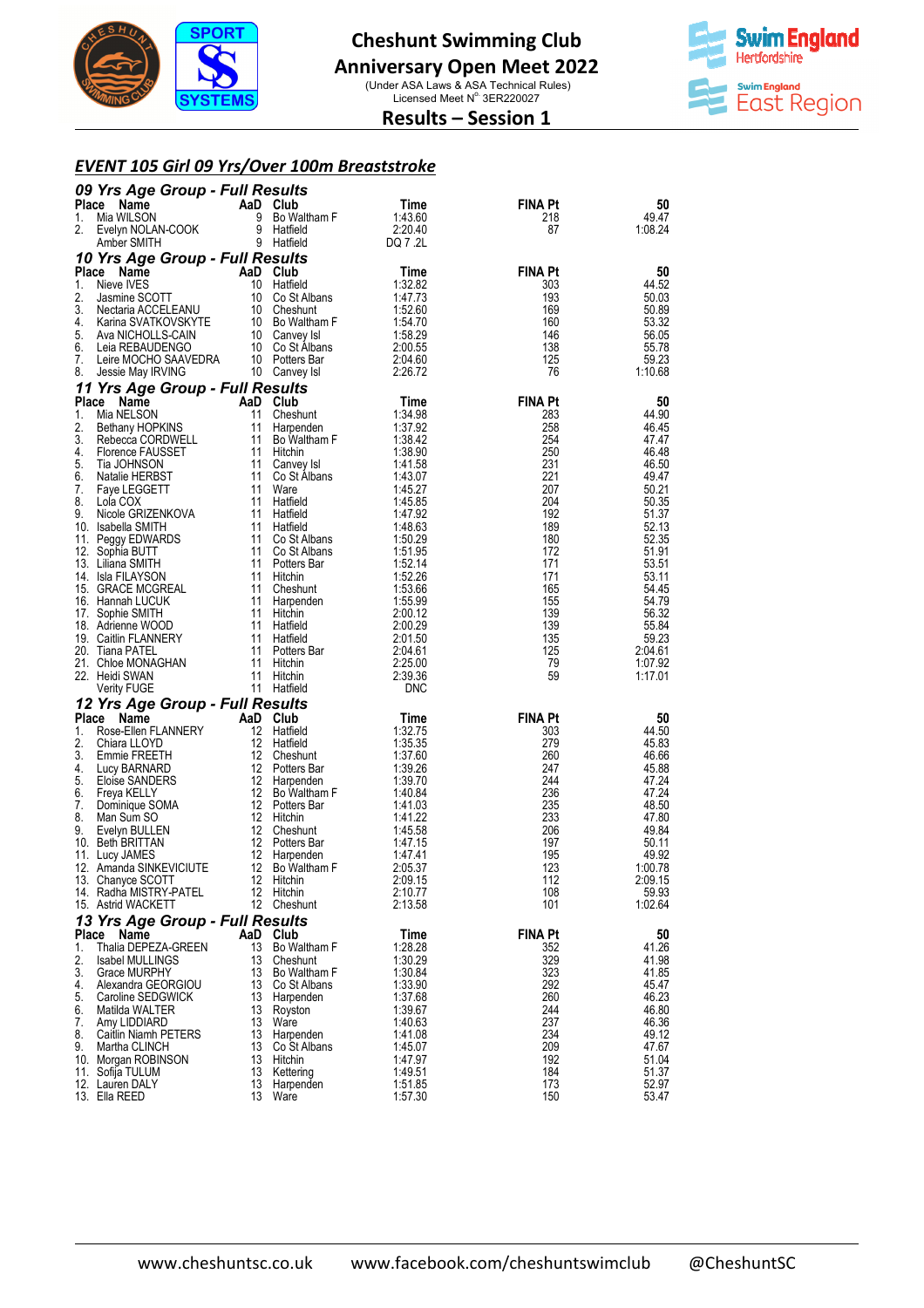

## **Anniversary Open Meet 2022**

(Under ASA Laws & ASA Technical Rules)<br>Licensed Meet N° 3ER220027



## **Results – Session 1**

|  |  | 14 Yrs Age Group - Full Results |
|--|--|---------------------------------|
|  |  |                                 |
|  |  |                                 |

|       |                                      |     | , ,,,,,,,,,,,,,,, |            |                |       |
|-------|--------------------------------------|-----|-------------------|------------|----------------|-------|
| Place | Name                                 | AaD | Club              | Time       | <b>FINA Pt</b> | 50    |
|       | Grace WINGHAM                        | 14  | Kettering         | 1:21.39    | 449            | 37.77 |
| 2.    | Rose FAUSSET                         | 14  | Hitchin           | 1:27.76    | 358            | 41.29 |
| 3.    | <b>Molly BARTUP</b>                  | 14  | Cheshunt          | 1:29.82    | 334            | 43.28 |
| 4.    | Darcey MCMULLINS                     | 14  | Cheshunt          | 1:32.01    | 311            | 43.18 |
| 5.    | Grace SOFOKLEOUS-AMES                | 14  | Cheshunt          | 1:33.99    | 292            | 43.53 |
| 6.    | Annabelle TULETT                     |     | 14 Bo Waltham F   | 1:34.29    | 289            | 45.04 |
| 7.    | Nicole VECERE                        | 14  | Cheshunt          | 1:35.02    | 282            | 46.27 |
| 8.    | Amelia CLOAKE                        | 14  | Harpenden         | 1:35.65    | 277            | 45.60 |
| 9.    | Chloe TANNER                         | 14  | Bo Waltham F      | 1:35.82    | 275            | 45.22 |
| 10.   | Jessica DRURY                        | 14  | Hitchin           | 1:37.19    | 264            | 45.68 |
| 11.   | <b>Tia PEEK</b>                      | 14  | Hitchin           | 1:41.80    | 229            | 48.81 |
|       | 12. Eva FOSTER                       | 14  | Potters Bar       | 1:42.46    | 225            | 47.40 |
|       | Leila ODARO-BURNETT                  |     | 14 Hatfield       | <b>DNC</b> |                |       |
|       | 15 Yrs/Over Age Group - Full Results |     |                   |            |                |       |
|       | Name<br>Place                        |     | AaD Club          | Time       | <b>FINA Pt</b> | 50    |
|       | Olivia RILEY                         | 15  | Hatfield          | 1:19.10    | 489            | 36.63 |
| 2.    | Emily BATCHELOR                      | 15  | Kettering         | 1:24.24    | 405            | 39.69 |
| 3.    | Jasmine BRAKENBURY                   | 17  | Hitchin           | 1:27.97    | 356            | 40.50 |
| 4.    | <b>B MACMILLAN GRIFFITHS</b>         | 15  | Bo Waltham F      | 1:34.89    | 283            | 44.72 |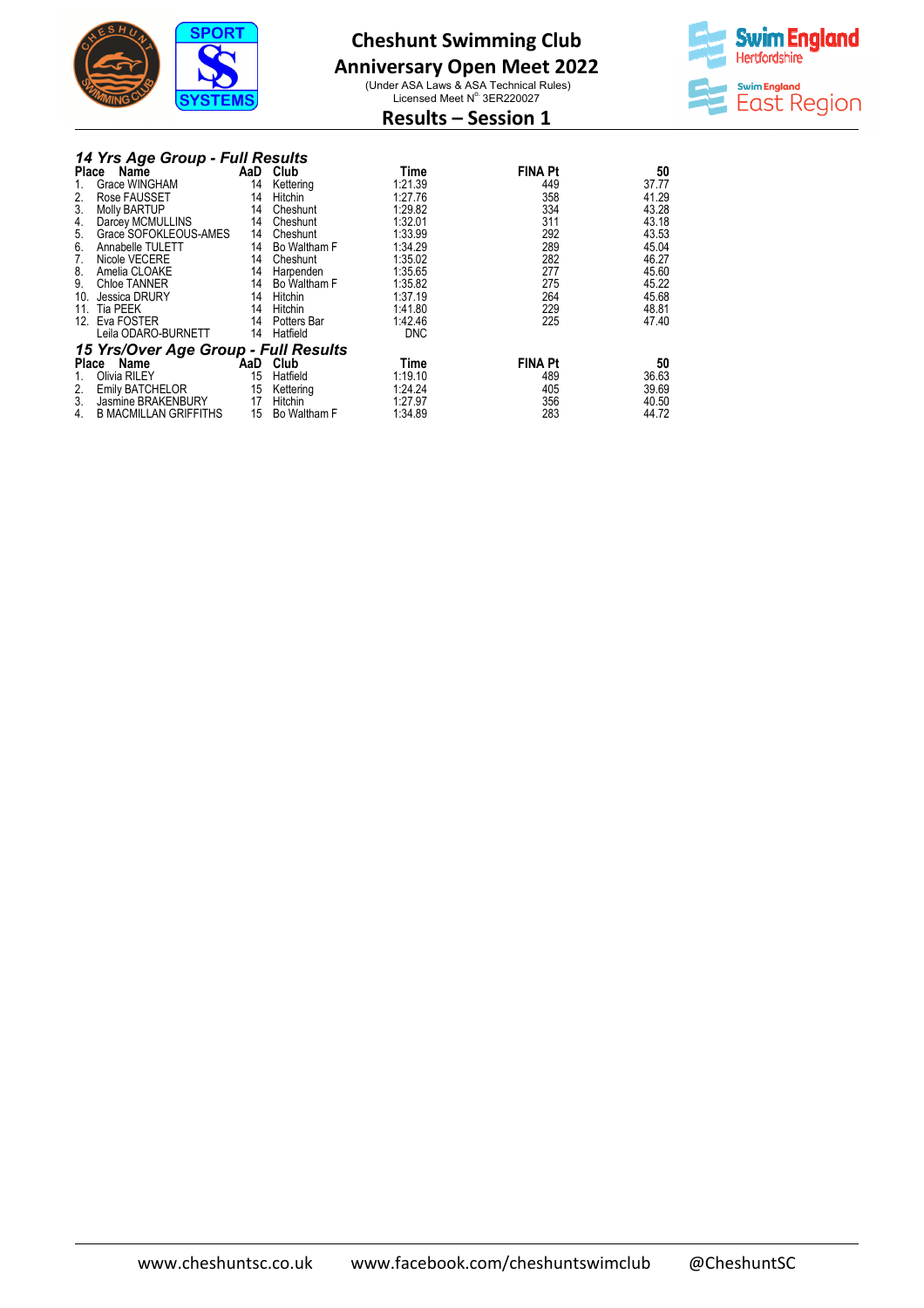

# **Cheshunt Swimming Club Anniversary Open Meet 2022**

(Under ASA Laws & ASA Technical Rules)<br>Licensed Meet N° 3ER220027



#### **Results – Session 1**

#### *EVENT 106 Boy 09 Yrs/Over 100m Breaststroke*

| 09 Yrs Age Group - Full Results                 |                       |                             |                    |                |                |
|-------------------------------------------------|-----------------------|-----------------------------|--------------------|----------------|----------------|
| Place<br>Name                                   |                       | AaD Club                    | Time               | <b>FINA Pt</b> | 50             |
| 1.<br><b>Charles HALLAM</b>                     | 9                     | Harpenden                   | 1:54.50            | 112            | 55.39          |
| 2.<br>Youer CHEN                                | 9                     | Potters Bar                 | 1:58.88            | 100            | 56.34          |
| 3.<br>Benjamin WILLIAMS<br>4.                   | 9                     | Hitchin                     | 2:12.82<br>2:16.48 | 72<br>66       | 1:03.56        |
| <b>FABIO GIAMBRONE</b>                          |                       | 9 Cheshunt                  |                    |                | 1:03.63        |
| 10 Yrs Age Group - Full Results<br><b>Place</b> |                       | AaD Club                    |                    | <b>FINA Pt</b> | 50             |
| Name<br>1.<br><b>Benjy HOCHENBERG</b>           | 10                    | Potters Bar                 | Time<br>1:58.56    | 101            | 56.00          |
| 2.<br>Joseph BURNS                              | 10                    | Canvey Isl                  | 2:00.43            | 97             | 57.65          |
| 3.<br>Archer LAM                                | 10                    | Harpenden                   | 2:01.19            | 95             | 57.82          |
| 4.<br>Luke BARTLETT                             | 10                    | Cheshunt                    | 2:26.04            | 54             | 1:09.39        |
| Benjamin KIRK                                   | 10                    | Harpenden                   | <b>DNC</b>         |                |                |
| Harry BARCLAY                                   |                       | 10 Cheshunt                 | DQ 7 .6L           |                |                |
| 11 Yrs Age Group - Full Results                 |                       |                             |                    |                |                |
| Place<br>Name                                   | AaD                   | Club                        | Time               | <b>FINA Pt</b> | 50             |
| $\mathbf{1}$ .<br>James HALLAM                  | 11                    | Harpenden                   | 1:40.19            | 168            | 46.29          |
| 2.<br>Nicolae ACCELEANU                         | 11                    | Cheshunt                    | 1:44.86            | 146            | 48.51          |
| 3.<br>Samuel BRAND<br>4.                        | 11<br>11              | Ware<br>Co St Albans        | 1:48.67<br>1:50.66 | 132<br>125     | 49.43<br>52.28 |
| Matthew JOHNSON<br>5.<br>Luigi GIAMBRONE        | 11                    | Cheshunt                    | 1:54.83            | 111            | 53.71          |
| Miles MCNIFF                                    |                       | 11 Hatfield                 | DQ 7 .3L           |                |                |
| 12 Yrs Age Group - Full Results                 |                       |                             |                    |                |                |
| Place<br>Name                                   | AaD                   | Club                        | Time               | <b>FINA Pt</b> | 50             |
| 1.<br>Finlay UNDERWOOD                          | 12                    | Kettering                   | 1:20.40            | 326            | 38.15          |
| 2.<br>Max SLEZAK                                | 12                    | Cheshunt                    | 1:28.92            | 241            | 42.76          |
| 3.<br>Ramsey GILL                               | 12                    | Co St Albans                | 1:30.85            | 226            | 42.68          |
| 4.<br>Henry MARTIN                              | 12                    | Hatfield                    | 1:32.03            | 217            | 43.96          |
| 5.<br>Ashton BLAKE                              | 12                    | Canvey Isl                  | 1:34.68            | 199            | 45.73          |
| 6.<br>Fraser MACDONALD<br>7.<br>Albie CAMPBELL  | 12 <sup>2</sup><br>12 | Hatfield<br>Bo Waltham F    | 1:35.25<br>1:37.28 | 196<br>184     | 45.28<br>46.36 |
| 8.<br>Alfred WHITE                              | 12                    | Canvey Isl                  | 1:39.71            | 170            | 47.88          |
| 9.<br>Tai SIVANATHAN                            | 12                    | Potters Bar                 | 1:47.51            | 136            | 47.77          |
| 10. Marin KOPRIVLENSKI                          | 12                    | Cheshunt                    | 1:48.57            | 132            | 51.70          |
| 11. Samuel LAWRENCE                             | 12                    | Cheshunt                    | 1:52.41            | 119            | 55.10          |
| 12. REUBEN HUGHES                               | 12                    | Cheshunt                    | 1:55.44            | 110            | 56.32          |
| <b>Frankie FRANCIS</b>                          |                       | 12 Harpenden                | DQ 7 .6L           |                |                |
| 13 Yrs Age Group - Full Results                 |                       |                             |                    |                |                |
| Place<br>Name                                   | AaD                   | Club                        | Time               | <b>FINA Pt</b> | 50             |
| 1.<br>Alban GILL<br>2.                          | 13<br>13              | Co St Albans                | 1:24.35            | 282<br>254     | 40.04          |
| Luke PEMBERTON<br>3.<br>Louis HOCHENBERG        | 13                    | Bo Waltham F<br>Potters Bar | 1:27.36<br>1:40.78 | 165            | 42.32<br>47.67 |
| 4.<br>William NEAL                              | 13                    | Ware                        | 1:48.56            | 132            | 48.52          |
| 5.<br>Joshua WATERS-IRVING                      |                       | 13 Canvey Isl               | 1:54.88            | 111            | 55.61          |
| 14 Yrs Age Group - Full Results                 |                       |                             |                    |                |                |
| Place<br>Name                                   | AaD                   | Club                        | Time               | <b>FINA Pt</b> | 50             |
| 1.<br>Alexander BALL                            | 14                    | Potters Bar                 | 1:16.29            | 381            | 36.86          |
| 2.<br>Alexander MENSHUTKIN                      | 14                    | Kettering                   | 1:18.75            | 347            | 36.96          |
| 3.<br>Archie RANN                               | 14                    | Ware                        | 1:20.27            | 327            | 38.32          |
| 4.<br>Daniel WILLIAMS                           | 14                    | Hatfield                    | 1:20.99            | 319            | 38.56          |
| 5.<br>Joshua JEFFREY<br>6.<br>Zhuoer CHEN       | 14                    | Hatfield<br>14 Potters Bar  | 1:23.59<br>1:33.27 | 290<br>208     | 39.58<br>44.27 |
| 7.<br>Jack CALCUTT                              |                       | 14 Hitchin                  | 1:34.56            | 200            | 43.62          |
| 15 Yrs/Over Age Group - Full Results            |                       |                             |                    |                |                |
| Place<br>Name                                   |                       | AaD Club                    | Time               | <b>FINA Pt</b> | 50             |
| Thomas LIDDIARD<br>1.                           | 16                    | Ware                        | 1:16.63            | 376            | 36.12          |
| 2.<br>Thomas CHITTOCK                           | 15                    | Bo Waltham F                | 1:16.82            | 373            | 37.19          |
| 3.<br>Harry BRUNTON                             | 16                    | Cheshunt                    | 1:26.35            | 263            | 40.82          |
| Ethan HEALES                                    | 15                    | Bo Waltham F                | DQ 7 .6L           |                |                |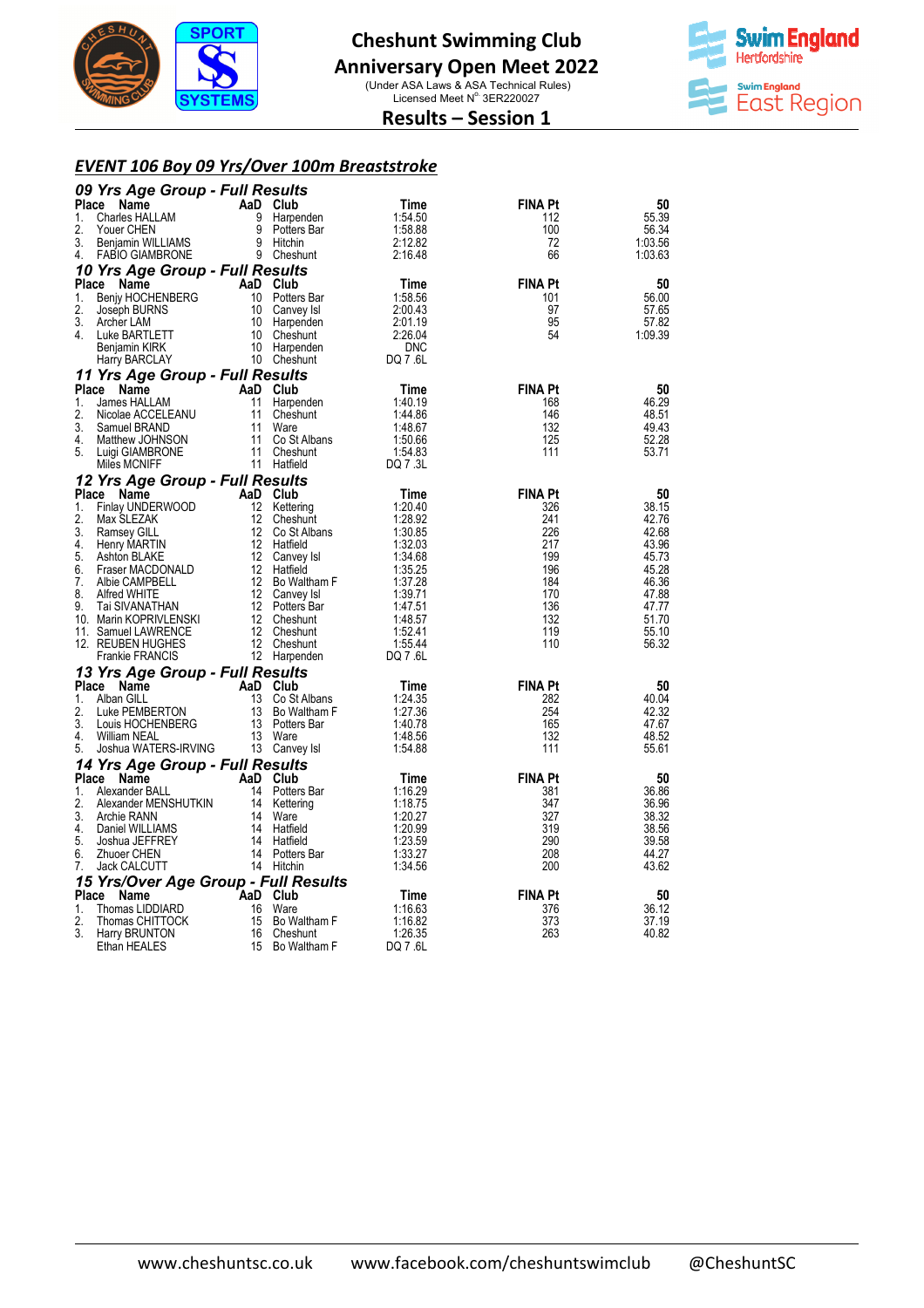



## **Results – Session 1**

#### *EVENT 107 Girl 09 Yrs/Over 50m Backstroke Over*

| <b>00 Yrs Age Group - Full Results</b><br>The Samman SMITH and Substitute Time<br>2. Angle PERVANA 8 Politics are 44.631<br>2. Angle PERVANA 8 Politics are 46.31<br>2. Angle PERVANA 9 Politics are 46.32<br>4. Addison SUMMERS 9 Co. St Alb |                                                   |            |                                                                                   |                   |                |  |
|-----------------------------------------------------------------------------------------------------------------------------------------------------------------------------------------------------------------------------------------------|---------------------------------------------------|------------|-----------------------------------------------------------------------------------|-------------------|----------------|--|
|                                                                                                                                                                                                                                               |                                                   |            |                                                                                   |                   | <b>FINA Pt</b> |  |
|                                                                                                                                                                                                                                               |                                                   |            |                                                                                   |                   | 243<br>168     |  |
|                                                                                                                                                                                                                                               |                                                   |            |                                                                                   |                   | 140            |  |
|                                                                                                                                                                                                                                               |                                                   |            |                                                                                   |                   | 136            |  |
|                                                                                                                                                                                                                                               |                                                   |            |                                                                                   |                   | 130            |  |
|                                                                                                                                                                                                                                               |                                                   |            |                                                                                   |                   | 123            |  |
|                                                                                                                                                                                                                                               |                                                   |            |                                                                                   |                   |                |  |
|                                                                                                                                                                                                                                               |                                                   |            |                                                                                   |                   |                |  |
|                                                                                                                                                                                                                                               |                                                   |            |                                                                                   |                   |                |  |
|                                                                                                                                                                                                                                               |                                                   |            |                                                                                   |                   | <b>FINA Pt</b> |  |
|                                                                                                                                                                                                                                               |                                                   |            |                                                                                   |                   | 238<br>232     |  |
|                                                                                                                                                                                                                                               |                                                   |            |                                                                                   |                   | 203            |  |
|                                                                                                                                                                                                                                               |                                                   |            |                                                                                   |                   | 187            |  |
|                                                                                                                                                                                                                                               |                                                   |            |                                                                                   |                   | 184<br>179     |  |
|                                                                                                                                                                                                                                               |                                                   |            |                                                                                   |                   | 143            |  |
|                                                                                                                                                                                                                                               |                                                   |            |                                                                                   |                   | 143            |  |
|                                                                                                                                                                                                                                               |                                                   |            |                                                                                   |                   | 139            |  |
|                                                                                                                                                                                                                                               |                                                   |            |                                                                                   |                   | 137<br>121     |  |
|                                                                                                                                                                                                                                               |                                                   |            |                                                                                   |                   | 115            |  |
|                                                                                                                                                                                                                                               |                                                   |            |                                                                                   |                   | 110            |  |
|                                                                                                                                                                                                                                               |                                                   |            |                                                                                   |                   | 100            |  |
|                                                                                                                                                                                                                                               |                                                   |            |                                                                                   |                   | <b>FINA Pt</b> |  |
|                                                                                                                                                                                                                                               |                                                   |            |                                                                                   |                   | 317            |  |
|                                                                                                                                                                                                                                               |                                                   |            |                                                                                   |                   | 290            |  |
|                                                                                                                                                                                                                                               |                                                   |            |                                                                                   |                   | 273            |  |
|                                                                                                                                                                                                                                               |                                                   |            |                                                                                   |                   | 265<br>255     |  |
|                                                                                                                                                                                                                                               |                                                   |            |                                                                                   |                   | 255            |  |
|                                                                                                                                                                                                                                               |                                                   |            |                                                                                   |                   | 241            |  |
|                                                                                                                                                                                                                                               |                                                   |            |                                                                                   |                   | 218            |  |
|                                                                                                                                                                                                                                               |                                                   |            |                                                                                   |                   | 218<br>212     |  |
|                                                                                                                                                                                                                                               |                                                   |            |                                                                                   |                   | 204            |  |
|                                                                                                                                                                                                                                               |                                                   |            |                                                                                   |                   | 201            |  |
|                                                                                                                                                                                                                                               |                                                   |            |                                                                                   |                   | 189<br>183     |  |
|                                                                                                                                                                                                                                               |                                                   |            |                                                                                   |                   | 181            |  |
|                                                                                                                                                                                                                                               |                                                   |            |                                                                                   |                   | 170            |  |
|                                                                                                                                                                                                                                               |                                                   |            |                                                                                   |                   | 168            |  |
|                                                                                                                                                                                                                                               |                                                   |            |                                                                                   |                   | 159<br>155     |  |
|                                                                                                                                                                                                                                               |                                                   |            |                                                                                   |                   | 142            |  |
|                                                                                                                                                                                                                                               |                                                   |            |                                                                                   |                   | 135            |  |
|                                                                                                                                                                                                                                               |                                                   |            |                                                                                   |                   | 130<br>127     |  |
|                                                                                                                                                                                                                                               |                                                   |            |                                                                                   |                   | 127            |  |
|                                                                                                                                                                                                                                               |                                                   |            |                                                                                   |                   | 125            |  |
|                                                                                                                                                                                                                                               |                                                   |            |                                                                                   |                   | 111            |  |
|                                                                                                                                                                                                                                               | 27. Chloe MONAGHAN<br>T MARINESCU-GAIU            |            | 11 Hitchin<br>11 Bo Waltham F                                                     | 53.44<br>DQ 6 .2L | 109            |  |
|                                                                                                                                                                                                                                               | Lola COX                                          |            | 11 Hatfield                                                                       | DQ 6 .2L          |                |  |
|                                                                                                                                                                                                                                               | 12 Yrs Age Group - Full Results                   |            |                                                                                   |                   |                |  |
|                                                                                                                                                                                                                                               | Place Name                                        | AaD Club   |                                                                                   | Time              | <b>FINA Pt</b> |  |
| 1.<br>2.                                                                                                                                                                                                                                      | Amy WITTON<br>Maya ROBU                           |            | 12 Hatfield<br>12 Cheshunt                                                        | 36.58<br>37.40    | 342<br>320     |  |
|                                                                                                                                                                                                                                               | 3. Cassandra PEREIRA                              |            | 12 Hatfield                                                                       | 38.00             | 305            |  |
| 4.                                                                                                                                                                                                                                            | Amelia HOGGETT                                    |            | 12 Ware                                                                           | 38.88             | 285            |  |
|                                                                                                                                                                                                                                               | 5. Valentina TINNIRELLO                           |            | 12 Potters Bar                                                                    | 38.96             | 283            |  |
|                                                                                                                                                                                                                                               | 6. Freya KELLY<br>7. Molly REED                   |            | 12 Bo Waltham F<br>12 Du wurden:<br>12 Bo Waltham F<br>12 Hatfield<br>12 Cheshunt | 39.73<br>40.07    | 267<br>260     |  |
|                                                                                                                                                                                                                                               | 8. Chiara LLOYD                                   |            |                                                                                   | 40.65             | 249            |  |
|                                                                                                                                                                                                                                               | 9. Evelyn BULLEN                                  |            |                                                                                   | 40.67             | 249            |  |
|                                                                                                                                                                                                                                               | 10. Rose-Ellen FLANNERY                           | 12         | Hatfield                                                                          | 41.50             | 234            |  |
|                                                                                                                                                                                                                                               | 11. Beth BRITTAN<br>12. Emmie FREETH              |            | 12 Potters Bar                                                                    | 42.47<br>43.33    | 219<br>206     |  |
|                                                                                                                                                                                                                                               | 13. Eloise SANDERS                                |            | 12 Cheshunt<br>12 Harpenden<br>12 Hitchin                                         | 43.85             | 198            |  |
|                                                                                                                                                                                                                                               | 14. Regan ROBINSON                                |            |                                                                                   | 44.72             | 187            |  |
|                                                                                                                                                                                                                                               | 15. Amanda SINKEVICIUTE<br>16. Radha MISTRY-PATEL | 12 Hitchin | 12 Bo Waltham F                                                                   | 51.27             | 124<br>91      |  |
|                                                                                                                                                                                                                                               | 17. Chanyce SCOTT                                 |            | 12 Hitchin                                                                        | 56.85<br>56.88    | 91             |  |
|                                                                                                                                                                                                                                               |                                                   |            |                                                                                   |                   |                |  |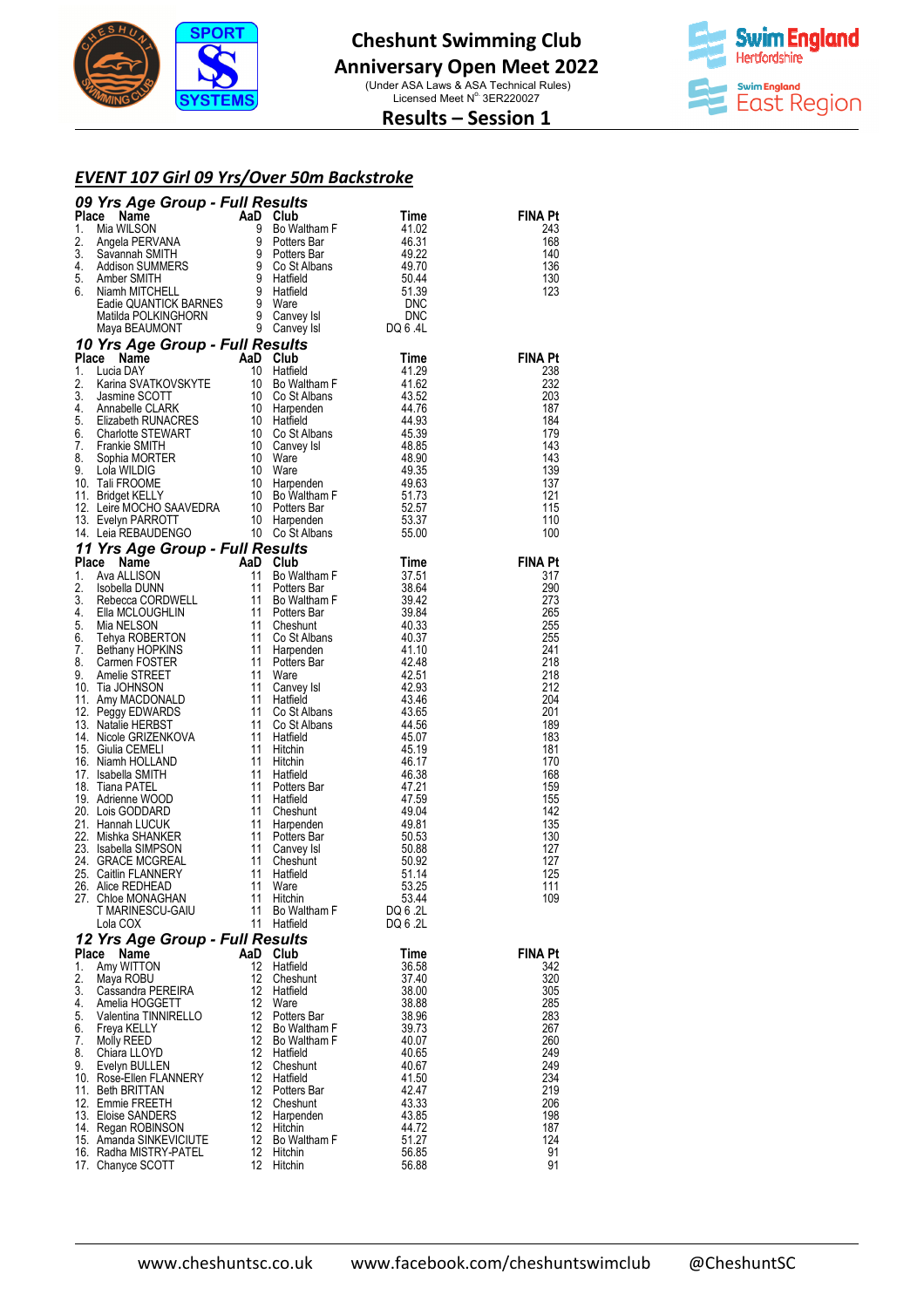

## **Anniversary Open Meet 2022**

(Under ASA Laws & ASA Technical Rules)<br>Licensed Meet N° 3ER220027



# **Results – Session 1**

|  |  | 13 Yrs Age Group - Full Results |
|--|--|---------------------------------|
|  |  |                                 |

| <b>Place Name AaD Club Time</b><br>1. Grace MURPHY 13 Bo Waltham F 35.02<br>2. Thalia DEPEZA-GREEN 13 Bo Waltham F 35.02<br>13 Bo Waltham F 35.98<br>4. Amelia BUTT 13 Potters Bar 30.04<br>4. Amelia BUTT 13 Co St Albans 39.04<br>5. Alexandr        |  | <b>FINA Pt</b>        |
|--------------------------------------------------------------------------------------------------------------------------------------------------------------------------------------------------------------------------------------------------------|--|-----------------------|
|                                                                                                                                                                                                                                                        |  | 390                   |
|                                                                                                                                                                                                                                                        |  | 360                   |
|                                                                                                                                                                                                                                                        |  | 339                   |
|                                                                                                                                                                                                                                                        |  | 281<br>277            |
|                                                                                                                                                                                                                                                        |  | 273                   |
|                                                                                                                                                                                                                                                        |  | 270                   |
|                                                                                                                                                                                                                                                        |  | 269                   |
|                                                                                                                                                                                                                                                        |  | 265                   |
|                                                                                                                                                                                                                                                        |  | 259                   |
|                                                                                                                                                                                                                                                        |  | 206                   |
|                                                                                                                                                                                                                                                        |  | 197                   |
|                                                                                                                                                                                                                                                        |  | 170                   |
|                                                                                                                                                                                                                                                        |  | 151                   |
|                                                                                                                                                                                                                                                        |  |                       |
| Simit NAGRA<br>13 Hitchin<br>Place Name<br>14 Yrs Age Group - Full Results<br>15 Crace WINGHAM<br>14 Mettering<br>2. Eva FOSTER<br>14 Darcey MCMULLINS<br>14 Darcey MCMULLINS<br>5. Jasmine PEREIRA<br>4. Darcey MCMULLINS<br>5. Jasmine PEREIRA<br>14 |  |                       |
|                                                                                                                                                                                                                                                        |  | <b>FINA Pt</b><br>453 |
|                                                                                                                                                                                                                                                        |  | 377                   |
|                                                                                                                                                                                                                                                        |  | 335                   |
|                                                                                                                                                                                                                                                        |  | 329                   |
|                                                                                                                                                                                                                                                        |  | 327                   |
|                                                                                                                                                                                                                                                        |  | 300                   |
|                                                                                                                                                                                                                                                        |  | 297                   |
|                                                                                                                                                                                                                                                        |  | 290                   |
|                                                                                                                                                                                                                                                        |  | 259                   |
|                                                                                                                                                                                                                                                        |  | 242                   |
|                                                                                                                                                                                                                                                        |  |                       |
|                                                                                                                                                                                                                                                        |  |                       |
|                                                                                                                                                                                                                                                        |  | <b>FINA Pt</b>        |
|                                                                                                                                                                                                                                                        |  | 469                   |
|                                                                                                                                                                                                                                                        |  | 453                   |
|                                                                                                                                                                                                                                                        |  | 426                   |
|                                                                                                                                                                                                                                                        |  | 421                   |
|                                                                                                                                                                                                                                                        |  | 402                   |
|                                                                                                                                                                                                                                                        |  | 401                   |
|                                                                                                                                                                                                                                                        |  | 345                   |
|                                                                                                                                                                                                                                                        |  | 337<br>331            |
|                                                                                                                                                                                                                                                        |  | 304                   |
|                                                                                                                                                                                                                                                        |  | 298                   |
|                                                                                                                                                                                                                                                        |  | 275                   |
| 14 Hitchin<br>15 Yrs/Over Age Group - Full Results<br>2. Eva Mure and Cube<br>15 Yrs/Over Age Group - Full Results<br>15 Bo Waltham F<br>2. Sophie GREEN<br>15 Bo Waltham F<br>3.3.93<br>2. Sophie GREEN<br>15 Hatfield<br>4. Kelly SANDERS<br>4. Ch   |  |                       |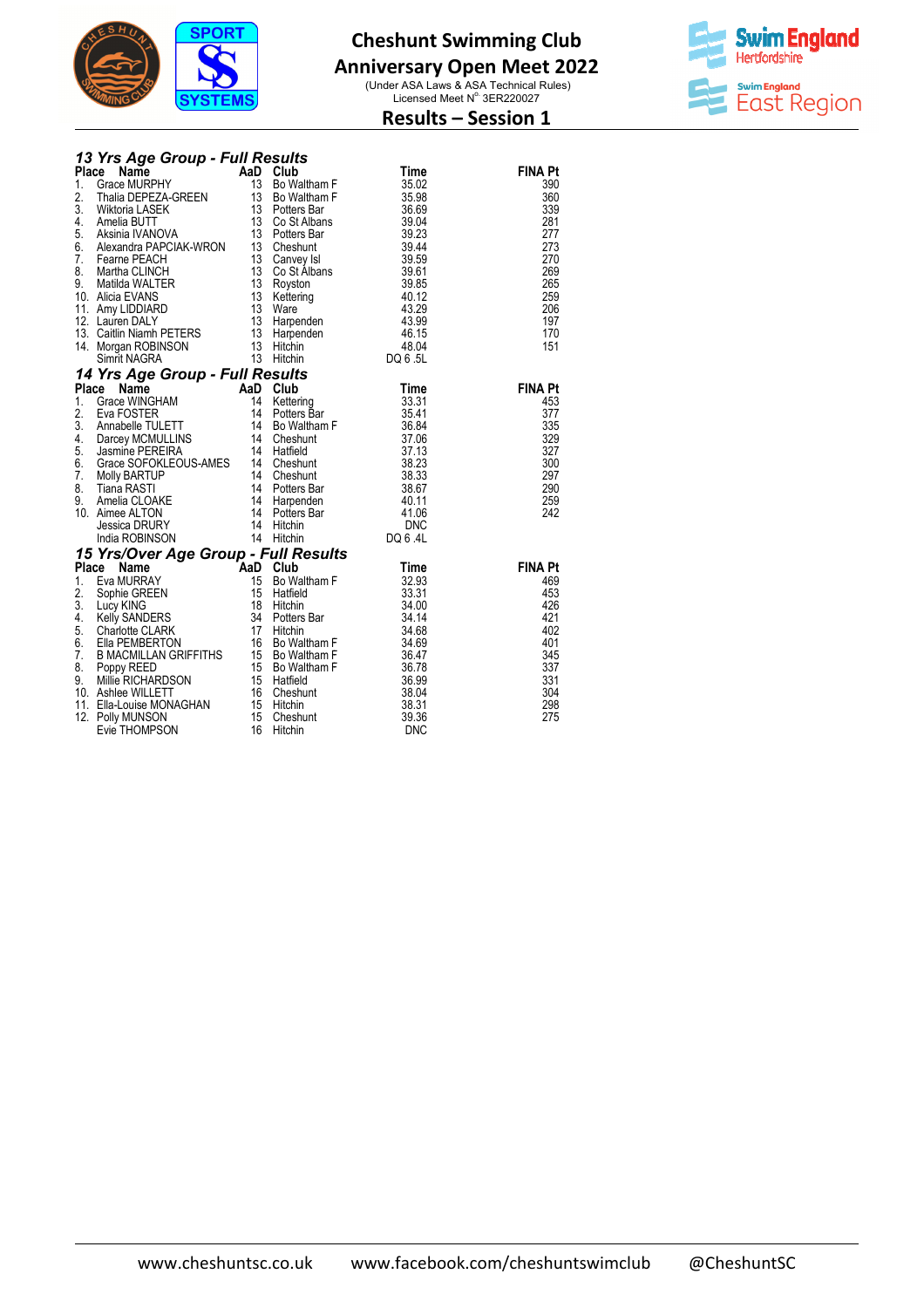



## **Results – Session 1**

#### *EVENT 108 Boy 09 Yrs/Over 50m Backstroke*

|          | <b>09 Yrs Age Group - Full Results<br/> 1.</b> Charles HAILAM<br>1. Charles HAILAM<br>1. Charles HAILAM<br>1. Charles HAILAM<br>1. Star RASTI<br>1. Star RASTI<br>1. Star RASTI<br>1. Star RASTI<br>1. Star CROCHINGRONE<br>1. Lewis HAILAM<br>1. Andrew JO                                                                                                                                                                                                                  |          |                                                                                         |                                                                              |                |
|----------|------------------------------------------------------------------------------------------------------------------------------------------------------------------------------------------------------------------------------------------------------------------------------------------------------------------------------------------------------------------------------------------------------------------------------------------------------------------------------|----------|-----------------------------------------------------------------------------------------|------------------------------------------------------------------------------|----------------|
|          |                                                                                                                                                                                                                                                                                                                                                                                                                                                                              |          |                                                                                         |                                                                              | <b>FINA Pt</b> |
|          |                                                                                                                                                                                                                                                                                                                                                                                                                                                                              |          |                                                                                         |                                                                              | 117<br>100     |
|          |                                                                                                                                                                                                                                                                                                                                                                                                                                                                              |          |                                                                                         |                                                                              | 97             |
|          |                                                                                                                                                                                                                                                                                                                                                                                                                                                                              |          |                                                                                         |                                                                              | 82             |
|          |                                                                                                                                                                                                                                                                                                                                                                                                                                                                              |          |                                                                                         |                                                                              | 80<br>72       |
|          |                                                                                                                                                                                                                                                                                                                                                                                                                                                                              |          |                                                                                         |                                                                              | 60             |
|          |                                                                                                                                                                                                                                                                                                                                                                                                                                                                              |          |                                                                                         |                                                                              | 55             |
|          |                                                                                                                                                                                                                                                                                                                                                                                                                                                                              |          |                                                                                         |                                                                              |                |
|          |                                                                                                                                                                                                                                                                                                                                                                                                                                                                              |          |                                                                                         |                                                                              | <b>FINA Pt</b> |
|          |                                                                                                                                                                                                                                                                                                                                                                                                                                                                              |          |                                                                                         |                                                                              | 151            |
|          |                                                                                                                                                                                                                                                                                                                                                                                                                                                                              |          |                                                                                         |                                                                              | 145            |
|          |                                                                                                                                                                                                                                                                                                                                                                                                                                                                              |          |                                                                                         |                                                                              | 119            |
|          |                                                                                                                                                                                                                                                                                                                                                                                                                                                                              |          |                                                                                         |                                                                              | 110<br>98      |
|          |                                                                                                                                                                                                                                                                                                                                                                                                                                                                              |          |                                                                                         |                                                                              | 90             |
|          |                                                                                                                                                                                                                                                                                                                                                                                                                                                                              |          |                                                                                         |                                                                              | 86             |
|          |                                                                                                                                                                                                                                                                                                                                                                                                                                                                              |          |                                                                                         |                                                                              | 84<br>74       |
|          |                                                                                                                                                                                                                                                                                                                                                                                                                                                                              |          |                                                                                         |                                                                              |                |
|          |                                                                                                                                                                                                                                                                                                                                                                                                                                                                              |          |                                                                                         |                                                                              |                |
|          |                                                                                                                                                                                                                                                                                                                                                                                                                                                                              |          |                                                                                         |                                                                              |                |
|          |                                                                                                                                                                                                                                                                                                                                                                                                                                                                              |          |                                                                                         |                                                                              |                |
|          |                                                                                                                                                                                                                                                                                                                                                                                                                                                                              |          |                                                                                         |                                                                              |                |
|          |                                                                                                                                                                                                                                                                                                                                                                                                                                                                              |          |                                                                                         |                                                                              | <b>FINA Pt</b> |
|          |                                                                                                                                                                                                                                                                                                                                                                                                                                                                              |          |                                                                                         |                                                                              | 246<br>195     |
|          |                                                                                                                                                                                                                                                                                                                                                                                                                                                                              |          |                                                                                         |                                                                              | 147            |
|          |                                                                                                                                                                                                                                                                                                                                                                                                                                                                              |          |                                                                                         |                                                                              | 140            |
|          |                                                                                                                                                                                                                                                                                                                                                                                                                                                                              |          |                                                                                         |                                                                              | 130<br>127     |
|          |                                                                                                                                                                                                                                                                                                                                                                                                                                                                              |          |                                                                                         |                                                                              | 107            |
|          |                                                                                                                                                                                                                                                                                                                                                                                                                                                                              |          |                                                                                         |                                                                              | 105            |
|          |                                                                                                                                                                                                                                                                                                                                                                                                                                                                              |          |                                                                                         |                                                                              | 103<br>96      |
|          |                                                                                                                                                                                                                                                                                                                                                                                                                                                                              |          |                                                                                         |                                                                              | 62             |
|          |                                                                                                                                                                                                                                                                                                                                                                                                                                                                              |          |                                                                                         |                                                                              |                |
|          |                                                                                                                                                                                                                                                                                                                                                                                                                                                                              |          |                                                                                         |                                                                              |                |
|          | Joseph REEL<br><b>12 Yrs Age Group - Full Results<br/> Place Name AaD Club<br/> 12 Hatfield<br/> 2. Henry MARTIN 12 Hatfield<br/> 3. Fraser MACDONALD 12 Hatfield<br/> 4. Leo WALKER 12 Canvey Isl<br/> 5. George REEVES 12 Ware</b><br><b>Example State of Comparison CREATING COMPLEMENT AND CLUB COMPUTER CREATING CONSUMING THE SERVICE OF STATE CREATING CONSUMING CONSUMING CONSUMING CONSUMING CONSUMING CONSUMING CONSUMING CONSUMING CONSUMING CONSUMING CONSUM</b> |          |                                                                                         | Time                                                                         | <b>FINA Pt</b> |
|          |                                                                                                                                                                                                                                                                                                                                                                                                                                                                              |          |                                                                                         | Time<br>35.45<br>36.64<br>36.94<br>38.87<br>43.89<br>45.20<br>45.77<br>47.45 | 246            |
|          |                                                                                                                                                                                                                                                                                                                                                                                                                                                                              |          |                                                                                         |                                                                              | 223            |
|          |                                                                                                                                                                                                                                                                                                                                                                                                                                                                              |          |                                                                                         |                                                                              | 217<br>186     |
|          |                                                                                                                                                                                                                                                                                                                                                                                                                                                                              |          |                                                                                         |                                                                              | 165            |
| 6.<br>7. |                                                                                                                                                                                                                                                                                                                                                                                                                                                                              |          | ware<br>Harpenden                                                                       |                                                                              | 129            |
| 8.       |                                                                                                                                                                                                                                                                                                                                                                                                                                                                              |          |                                                                                         |                                                                              | 118<br>114     |
| 9.       |                                                                                                                                                                                                                                                                                                                                                                                                                                                                              |          |                                                                                         |                                                                              | 102            |
|          | 10. REUBEN HUGHES                                                                                                                                                                                                                                                                                                                                                                                                                                                            |          |                                                                                         | 48.99                                                                        | 93             |
|          | 11. JAMES BRUNTON<br>12. Georgie LOVEITT-MORGAN                                                                                                                                                                                                                                                                                                                                                                                                                              | 12       | 12 Cheshunt<br>Potters Bar                                                              | 49.54<br>52.60                                                               | 90<br>75       |
|          | ALDEN SMITH                                                                                                                                                                                                                                                                                                                                                                                                                                                                  |          | 12 Cheshunt                                                                             | <b>DNC</b>                                                                   |                |
|          | Finlay UNDERWOOD                                                                                                                                                                                                                                                                                                                                                                                                                                                             |          | 12 Kettering                                                                            | DQ 6 .4L                                                                     |                |
|          | 13 Yrs Age Group - Full Results<br>Place Name                                                                                                                                                                                                                                                                                                                                                                                                                                | AaD Club |                                                                                         | Time                                                                         | <b>FINA Pt</b> |
| 1.       | Amir ZAHOUANI                                                                                                                                                                                                                                                                                                                                                                                                                                                                |          | 13 Bo Waltham F                                                                         | 32.49                                                                        | 319            |
| 2.       | Alexander MORDENTI                                                                                                                                                                                                                                                                                                                                                                                                                                                           |          | 13 Potters Bar<br>13 Potters Bar<br>13 Co St Albans<br>13 Noyston<br>13 Ware<br>12 Ware | 36.10                                                                        | 233            |
|          | 2. Alexander MONDERTT                                                                                                                                                                                                                                                                                                                                                                                                                                                        |          |                                                                                         | 38.21                                                                        | 196<br>194     |
|          | 4. Alban GILL<br>5. Henry THOMAS                                                                                                                                                                                                                                                                                                                                                                                                                                             |          |                                                                                         | 38.38<br>41.83                                                               | 149            |
| 6.       | Nelson COX                                                                                                                                                                                                                                                                                                                                                                                                                                                                   |          |                                                                                         | 44.30                                                                        | 126            |
|          | 7. William NEAL                                                                                                                                                                                                                                                                                                                                                                                                                                                              |          |                                                                                         | 46.16                                                                        | 111            |
| 8.<br>9. | Joshua WATERS-IRVING<br>Samuel BLOTT                                                                                                                                                                                                                                                                                                                                                                                                                                         |          | 13 Canvey Isl<br>13 Hitchin                                                             | 48.13<br>1:03.58                                                             | 98<br>42       |
|          | 14 Yrs Age Group - Full Results                                                                                                                                                                                                                                                                                                                                                                                                                                              |          |                                                                                         |                                                                              |                |
|          | Place Name                                                                                                                                                                                                                                                                                                                                                                                                                                                                   | AaD Club |                                                                                         | Time                                                                         | <b>FINA Pt</b> |
| 1.       | Alexander MENSHUTKIN                                                                                                                                                                                                                                                                                                                                                                                                                                                         |          | 14 Kettering                                                                            | 30.76                                                                        | 376            |
| 2.       | Archie RANN<br>3. Daniel WILLIAMS                                                                                                                                                                                                                                                                                                                                                                                                                                            | 14       | 14 Ware<br>Hatfield                                                                     | 33.60<br>33.68                                                               | 289<br>287     |
| 4.       | Alfie BULLOCK                                                                                                                                                                                                                                                                                                                                                                                                                                                                |          |                                                                                         | 35.27                                                                        | 250            |
| 5.       | Zhuoer CHEN                                                                                                                                                                                                                                                                                                                                                                                                                                                                  |          | 14 Cheshunt<br>14 Potters Bar<br>14 Canvey Isl                                          | 37.46                                                                        | 208            |
| 6.       | Zane FROST<br>R HIOTIS- SKLAVENITIS 14 Hatfield                                                                                                                                                                                                                                                                                                                                                                                                                              |          |                                                                                         | 37.82<br>DNC                                                                 | 202            |
|          | <b>Toby MARTIN</b>                                                                                                                                                                                                                                                                                                                                                                                                                                                           |          | 14 Harpenden                                                                            | <b>DNC</b>                                                                   |                |